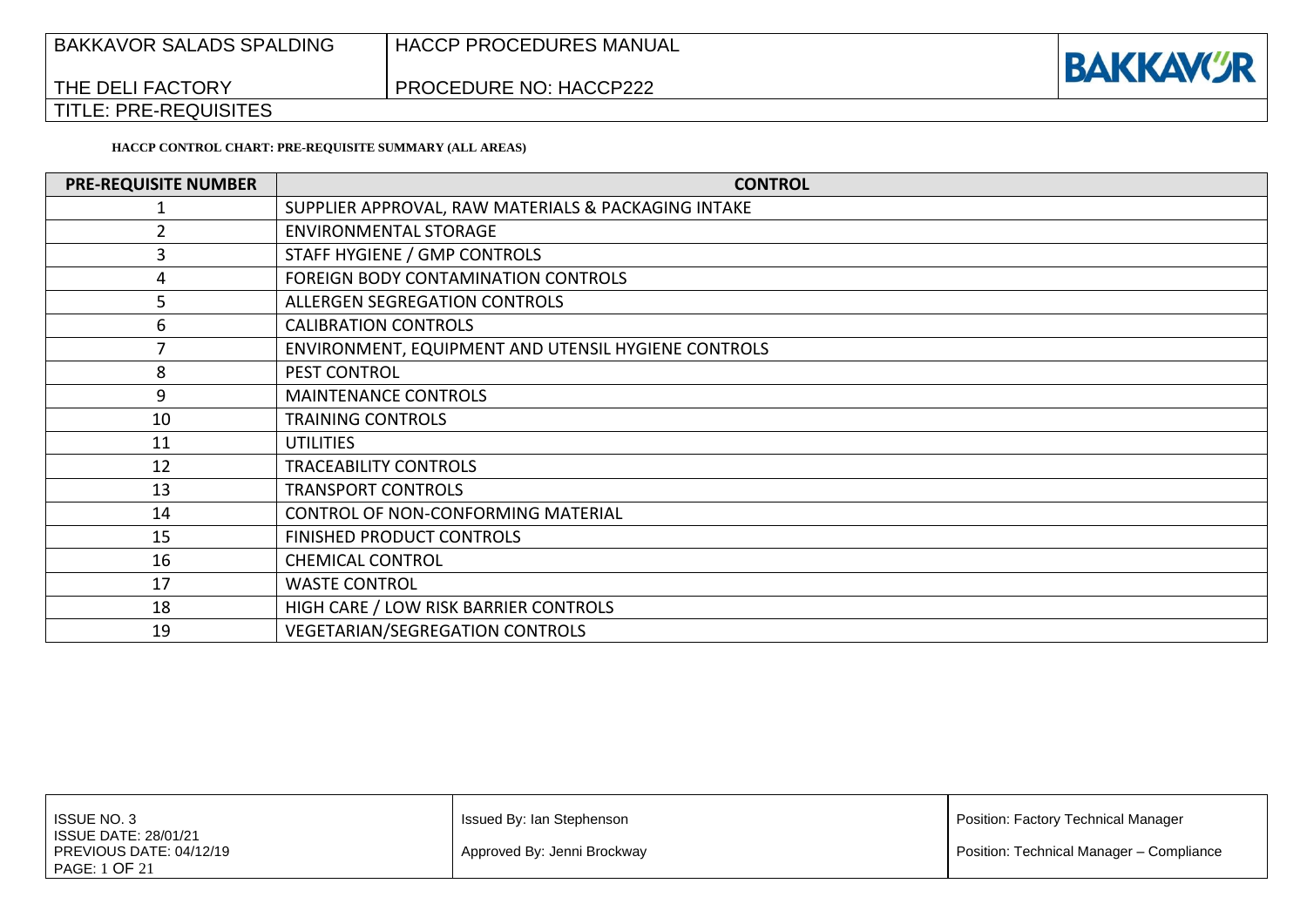HACCP PROCEDURES MANUAL

PROCEDURE NO: HACCP222



| <b>Step</b> | <b>PR</b><br><b>No</b> | Hazard                | <b>Control</b><br>Measure(s) | <b>Critical Limits</b> | <b>Monitoring Procedure</b> | <b>Frequency</b>        | <b>Corrective Action</b>   | <b>Responsibility</b>   | <b>Doc References</b> |
|-------------|------------------------|-----------------------|------------------------------|------------------------|-----------------------------|-------------------------|----------------------------|-------------------------|-----------------------|
|             |                        | <b>Micro</b>          | Approved                     | As per spec.           | <b>Initial Supplier</b>     | Annual audit            | Material rejected if       | Raw Mats Team           | Supplier audit        |
|             |                        | Presence of           | Suppliers.                   |                        | Approval.                   | (High Risk              | outside critical limits.   |                         | reports/SA            |
|             |                        | pathogens on delivery |                              | Component              |                             | Suppliers)              |                            | QA Team                 | Questionnaires.       |
|             |                        | which could lead to   | Agreed                       | <b>Testing Micro</b>   | Annual audit of             |                         | Concession procedure in    |                         |                       |
|             |                        | growth through the    | Specifications.              | Criteria.              | suppliers (High Risk)       | Three yearly            | place for consideration of | <b>Purchasing Team</b>  | Approved Raw          |
|             |                        | process.              |                              |                        |                             | SAQ (Low Risk           | risk by technical team.    |                         | Material Database.    |
|             |                        |                       | Raw Material                 |                        | Three yearly SAQ (Low       | Suppliers)              |                            | <b>Trained Goods In</b> |                       |
|             |                        |                       | Risk                         |                        | Risk)                       |                         | Possible removal of        | Operatives              | Purchex               |
|             |                        |                       | Assessments.                 |                        |                             | Monthly                 | suppliers from approved    |                         |                       |
|             |                        |                       |                              |                        | QA Component Testing        | schedule for QA         | list.                      | Goods In Section        | Good Intake Check     |
| Supplier    |                        |                       | Positive Release             |                        |                             | Component               |                            | Leaders.                | Sheets.               |
| Approval,   |                        |                       | Schedule                     |                        | Goods Intake Checks         | Testing.                |                            |                         |                       |
| Raw         |                        |                       |                              |                        |                             |                         |                            |                         | QA Component          |
| Materials   |                        |                       |                              |                        | Supplier C of A (where      | Intake Checks-          |                            |                         | Testing Schedule.     |
| and         |                        |                       |                              |                        | applicable).                | Per Delivery.           |                            |                         |                       |
| Packaging   |                        |                       |                              |                        |                             |                         |                            |                         | Supplier C of A       |
| Intake      |                        |                       |                              |                        | Supplier performance        | Supplier C of A-        |                            |                         | (where applicable).   |
|             |                        |                       |                              |                        | monitoring.                 | Per Delivery            |                            |                         |                       |
|             |                        |                       |                              |                        |                             | Where                   |                            |                         | Positive Release      |
|             |                        |                       |                              |                        | <b>Positive Release</b>     | Applicable.             |                            |                         | Schedule              |
|             |                        |                       |                              |                        | Schedule                    |                         |                            |                         |                       |
|             |                        |                       |                              |                        |                             | Continuous s            |                            |                         |                       |
|             |                        |                       |                              |                        |                             | supplier                |                            |                         |                       |
|             |                        |                       |                              |                        |                             | monitoring.             |                            |                         |                       |
|             |                        |                       |                              |                        |                             | <b>Positive Release</b> |                            |                         |                       |
|             |                        |                       |                              |                        |                             | Schedule                |                            |                         |                       |

| ISSUE NO. 3                                                             | Issued By: Ian Stephenson   | Position: Factory Technical Manager      |
|-------------------------------------------------------------------------|-----------------------------|------------------------------------------|
| <b>ISSUE DATE: 28/01/21</b><br>PREVIOUS DATE: 04/12/19<br>PAGE: 2 OF 21 | Approved By: Jenni Brockway | Position: Technical Manager - Compliance |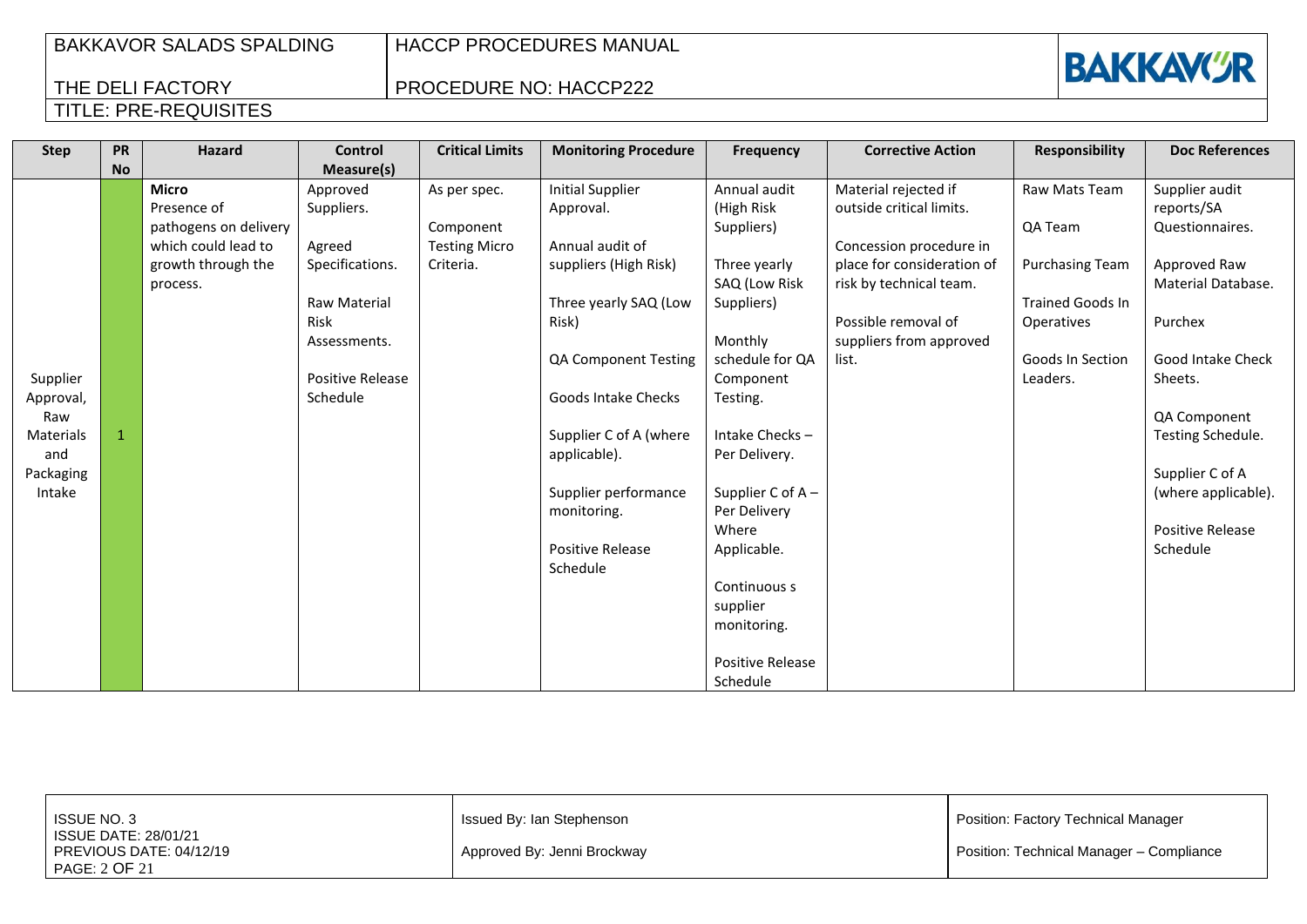| <b>BAKKAVOR SALADS SPALDING</b> |  |
|---------------------------------|--|
| THE DELI FACTORY                |  |
| TITLE: PRE-REQUISITES           |  |

## PROCEDURE NO: HACCP222



### **Step PR No Hazard Control Measure(s) Critical Limits** | Monitoring Procedure | Frequency | Corrective Action | Responsibility | Doc References Supplier Approval, Raw Materials and Packaging Intake 1 **Chemical** Presence of pesticide residue outside of critical limits. Supplier approval. Supplier self assessments (low risk suppliers) Raw material risk assessment. Agreed specifications. Certificates of analysis (where applicable) As per spec. | Initial Supplier Approval. Annual audit of suppliers (High Risk) Three yearly SAQ (Low Risk) Goods Intake Checks Supplier C of A (where applicable). Supplier performance monitoring. Before supply commences. 12 monthly. Three yearly. Per delivery. Per delivery (where applicable) Continuous. Material rejected if outside critical limits. Concession procedure in place for consideration of risk by technical team. Possible removal of suppliers from approved list. Raw Mats Team QA Team Purchasing Team Supplier audit reports/SA Questionnaires. Approved Raw Material Database. Purchex Supplier C of A (where applicable).

| <b>Step</b>                  | <b>PR</b> | Hazard                                                 | Control | <b>Critical Limits</b> | <b>Monitoring Procedure</b>                              | <b>Frequency</b> | <b>Corrective Action</b> | <b>Responsibility</b>                                                           | Doc References |
|------------------------------|-----------|--------------------------------------------------------|---------|------------------------|----------------------------------------------------------|------------------|--------------------------|---------------------------------------------------------------------------------|----------------|
| ISSUE NO. 3<br>PAGE: 3 OF 21 |           | <b>ISSUE DATE: 28/01/21</b><br>PREVIOUS DATE: 04/12/19 |         |                        | Issued By: Ian Stephenson<br>Approved By: Jenni Brockway |                  |                          | Position: Factory Technical Manager<br>Position: Technical Manager - Compliance |                |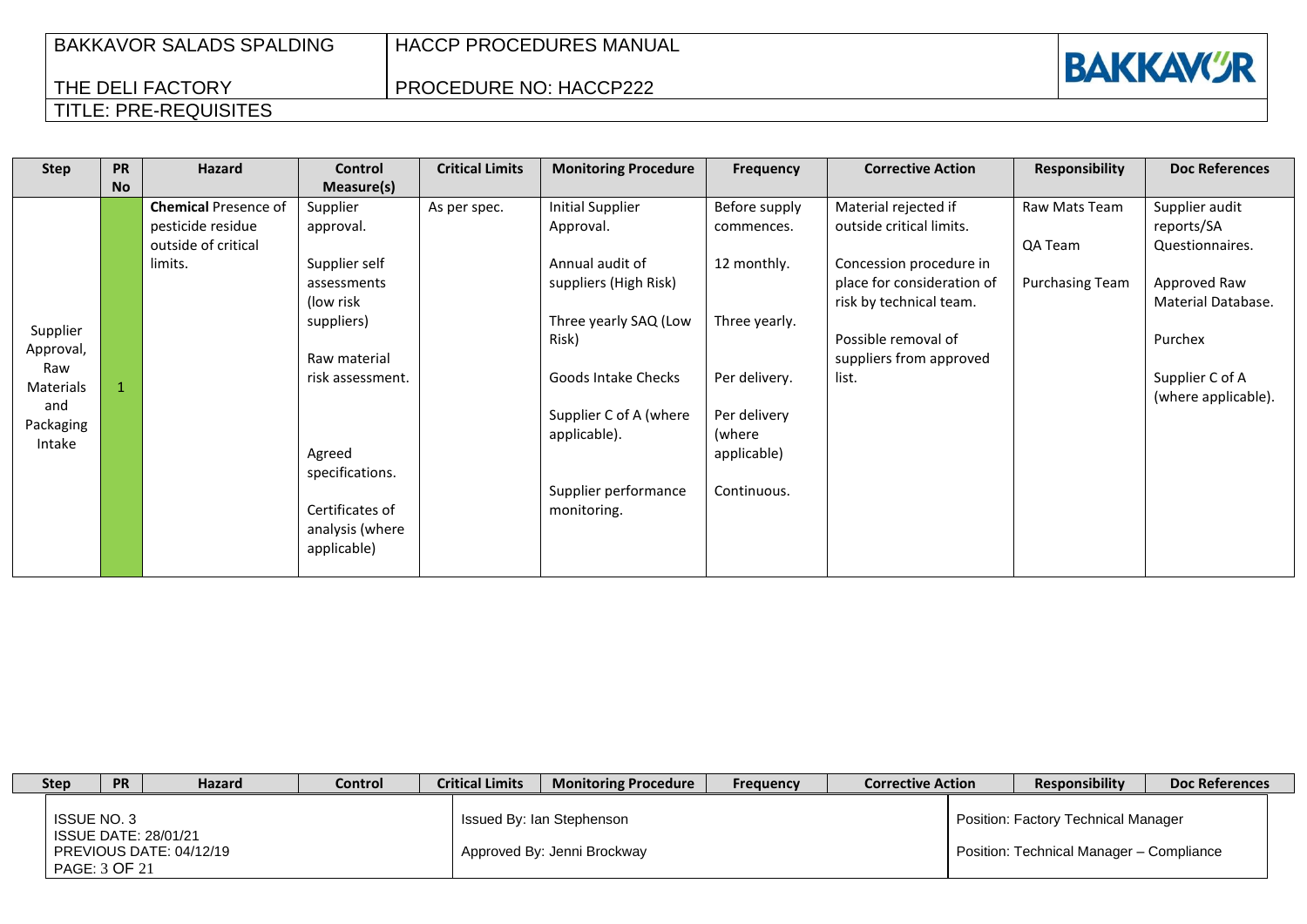PROCEDURE NO: HACCP222

|           | <b>No</b> |                       | Measure(s)       |              |                         |               |                            |                         |                    |
|-----------|-----------|-----------------------|------------------|--------------|-------------------------|---------------|----------------------------|-------------------------|--------------------|
|           |           | Physical              | Supplier         | As per spec. | <b>Initial Supplier</b> | Before supply | Material rejected if       | Raw Mats Team           | Supplier audit     |
|           |           | Presence of intrinsic | approval.        |              | Approval.               | commences.    | outside critical limits.   |                         | reports/SA         |
|           |           | or extrinsic FB's.    |                  |              |                         |               |                            | QA Team                 | Questionnaires.    |
|           |           |                       | Supplier self    |              | Annual audit of         | 12 monthly.   | Concession procedure in    |                         |                    |
|           |           | E.g.                  | assessments      |              | suppliers (High Risk)   |               | place for consideration of | <b>Purchasing Team</b>  | Approved Raw       |
|           |           |                       | (low risk)       |              |                         |               | risk by technical team.    |                         | Material Database. |
|           |           | Wood                  | suppliers)       |              | Three yearly SAQ (Low   | Three yearly. |                            | <b>Trained Goods In</b> |                    |
|           |           | Metal                 |                  |              | Risk)                   |               | Possible removal of        | Operatives              | Purchex            |
| Supplier  |           | Glass                 | Raw material     |              |                         |               | suppliers from approved    |                         |                    |
| Approval, |           | <b>String</b>         | risk assessment. |              | Goods Intake Checks     | Per delivery. | list.                      | Goods In Section        | Good Intake Check  |
| Raw       |           | Plastic               |                  |              |                         |               |                            | Leaders.                | Sheets.            |
| Materials |           | Ceramic               | Good Intake      |              | Supplier C of A (where  | Per delivery  |                            |                         |                    |
| and       |           | Card                  | checks.          |              | applicable).            | (where        |                            |                         |                    |
| Packaging |           | Paper                 |                  |              |                         | applicable)   |                            |                         |                    |
| Intake    |           | Tape                  | Staff training.  |              |                         |               |                            |                         |                    |
|           |           | Stone                 |                  |              | Supplier performance    | Continuous    |                            |                         |                    |
|           |           | EVM                   | Agreed           |              | monitoring.             |               |                            |                         |                    |
|           |           |                       | specifications.  |              |                         |               |                            |                         |                    |
|           |           |                       |                  |              |                         |               |                            |                         |                    |
|           |           |                       | Certificates of  |              |                         |               |                            |                         |                    |
|           |           |                       | analysis (where  |              |                         |               |                            |                         |                    |
|           |           |                       | applicable)      |              |                         |               |                            |                         |                    |

| <b>Step</b>                                                 | <b>PR</b> | <b>Hazard</b>           | <b>Control</b> | <b>Critical Limits</b>    | <b>Monitoring Procedure</b> | <b>Frequency</b> | <b>Corrective Action</b> | Responsibility                                                                         | <b>Doc References</b> |
|-------------------------------------------------------------|-----------|-------------------------|----------------|---------------------------|-----------------------------|------------------|--------------------------|----------------------------------------------------------------------------------------|-----------------------|
| ISSUE NO. 3<br><b>ISSUE DATE: 28/01/21</b><br>PAGE: 4 OF 21 |           | PREVIOUS DATE: 04/12/19 |                | Issued By: Ian Stephenson | Approved By: Jenni Brockway |                  |                          | <b>Position: Factory Technical Manager</b><br>Position: Technical Manager - Compliance |                       |

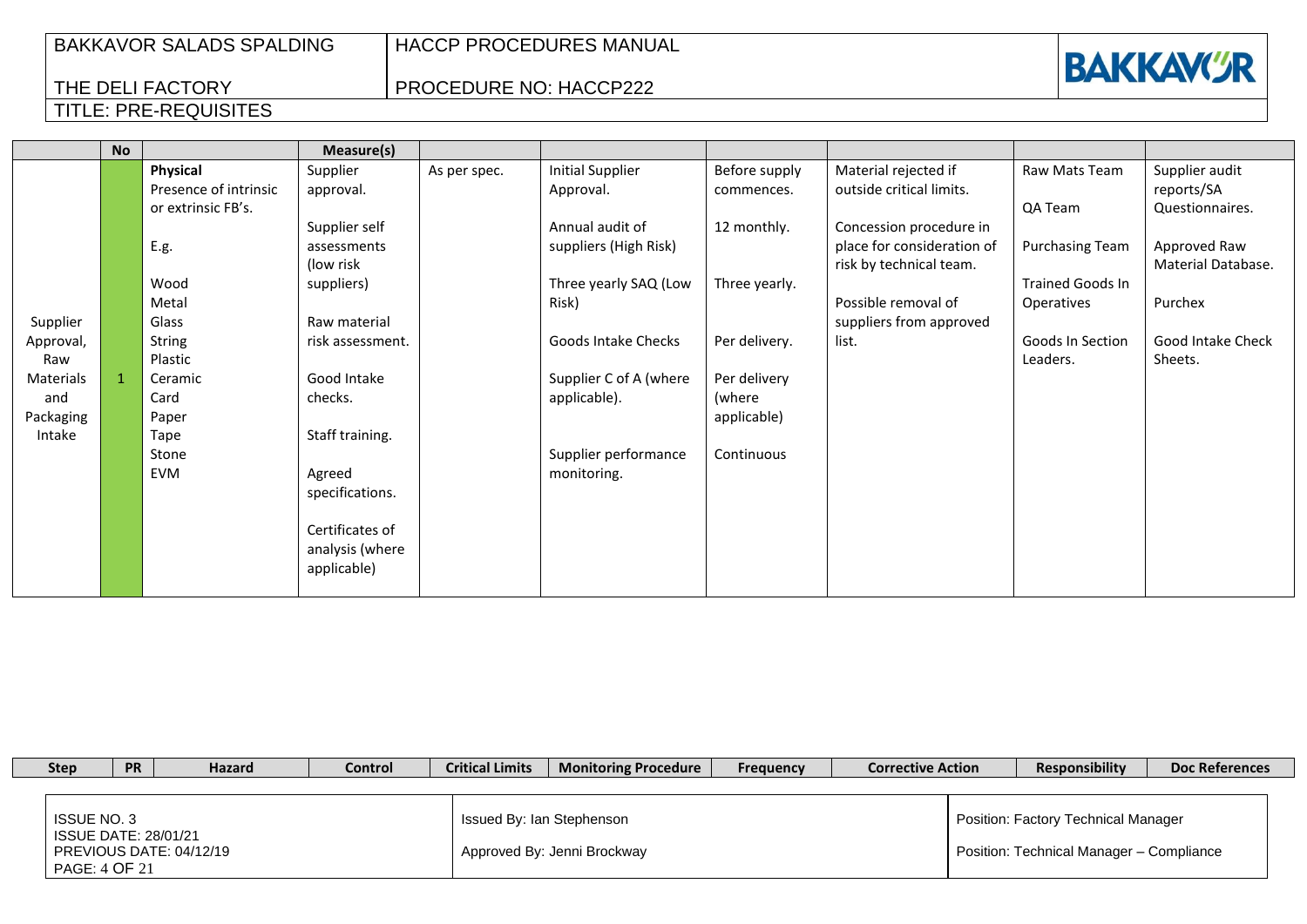PROCEDURE NO: HACCP222



|             | <b>No</b>      |                       | Measure(s)       |                  |                         |                 |                            |                         |                    |
|-------------|----------------|-----------------------|------------------|------------------|-------------------------|-----------------|----------------------------|-------------------------|--------------------|
|             |                | Physical              | Supplier         | As per spec.     | <b>Initial Supplier</b> | Before supply   | Material rejected if       | Raw Mats Team           | Supplier audit     |
|             |                | Presence of extrinsic | approval.        |                  | Approval.               | commences.      | outside critical limits.   |                         | reports/SA         |
|             |                | FB's.                 |                  |                  |                         |                 |                            | QA Team                 | Questionnaires.    |
|             |                |                       | Supplier self    |                  | Annual audit of         | 12 monthly.     | Concession procedure in    |                         |                    |
|             |                | E.g.                  | assessments      |                  | suppliers (High Risk)   |                 | place for consideration of | <b>Purchasing Team</b>  | Approved Raw       |
|             |                |                       | (low risk        |                  |                         |                 | risk by technical team.    |                         | Material Database. |
| Supplier    |                | Wood                  | suppliers)       |                  | Three yearly SAQ (Low   | Three yearly.   |                            | <b>Trained Goods In</b> |                    |
| Approval,   |                | Metal                 |                  |                  | Risk)                   |                 | Possible removal of        | Operatives              | Purchex            |
| Raw         |                | Glass                 | Raw material     |                  |                         |                 | suppliers from approved    |                         |                    |
| Materials   | -1             | <b>String</b>         | risk assessment. |                  | Goods Intake Checks     | Per delivery.   | list.                      | <b>Goods In Section</b> | Good Intake Check  |
| and         |                | Plastic               |                  |                  |                         |                 |                            | Leaders.                | Sheets.            |
| Packaging   |                | Ceramic               | Good Intake      |                  | Supplier C of A (where  | Per delivery    |                            |                         |                    |
| Intake      |                | Card                  | checks.          |                  | applicable).            | (where          |                            |                         |                    |
|             |                | Paper                 |                  |                  |                         | applicable)     |                            |                         |                    |
|             |                | Tape                  | Staff training.  |                  |                         |                 |                            |                         |                    |
|             |                | Stone                 |                  |                  | Supplier performance    | Continuous      |                            |                         |                    |
|             |                | Insect                | Agreed           |                  | monitoring.             |                 |                            |                         |                    |
|             |                |                       | specifications.  |                  |                         |                 |                            |                         |                    |
|             |                |                       |                  |                  |                         |                 |                            |                         |                    |
|             |                | <b>Micro</b>          | Controlled area  | Chilled <5°c     | Tempeye system.         | Continuous.     | Materials moved to         | QA Team                 | TECH014            |
|             |                | Growth of pathogens   | temperatures.    |                  |                         |                 | alternative temperature    |                         |                    |
|             |                | due to incorrect      |                  | Frozen           | Manual temperature      | In the event of | controlled storage.        | <b>Trained Goods In</b> | TECH014A           |
|             |                | temperature storage.  |                  | $< -15^{\circ}c$ | checks (where           | Tempeye         |                            | Operatives.             |                    |
| Temperature |                |                       |                  |                  | applicable)             | failure.        | Materials placed on hold   |                         | TECH014B           |
| Controlled  | $\overline{2}$ |                       |                  |                  |                         |                 | and subjected to technical | Goods In Section        |                    |
| Storage     |                |                       |                  |                  |                         |                 | assessment.                | Leaders.                |                    |
|             |                |                       |                  |                  |                         |                 | Release/reject based on    |                         |                    |
|             |                |                       |                  |                  |                         |                 | risk assessment.           | Engineering             |                    |
|             |                |                       |                  |                  |                         |                 |                            | Team.                   |                    |
|             |                |                       |                  |                  |                         |                 | Repair unit                |                         |                    |
|             |                |                       |                  |                  |                         |                 |                            |                         |                    |

| <b>Step</b>        | <b>PR</b>                                    | <b>Hazard</b>           | Control | <b>Critical Limits</b>    | <b>Monitoring Procedure</b> | <b>Frequency</b> | <b>Corrective Action</b> | <b>Responsibility</b>                                                           | <b>Doc References</b> |
|--------------------|----------------------------------------------|-------------------------|---------|---------------------------|-----------------------------|------------------|--------------------------|---------------------------------------------------------------------------------|-----------------------|
| <b>ISSUE NO. 3</b> | <b>ISSUE DATE: 28/01/21</b><br>PAGE: 5 OF 21 | PREVIOUS DATE: 04/12/19 |         | Issued By: Ian Stephenson | Approved By: Jenni Brockway |                  |                          | Position: Factory Technical Manager<br>Position: Technical Manager - Compliance |                       |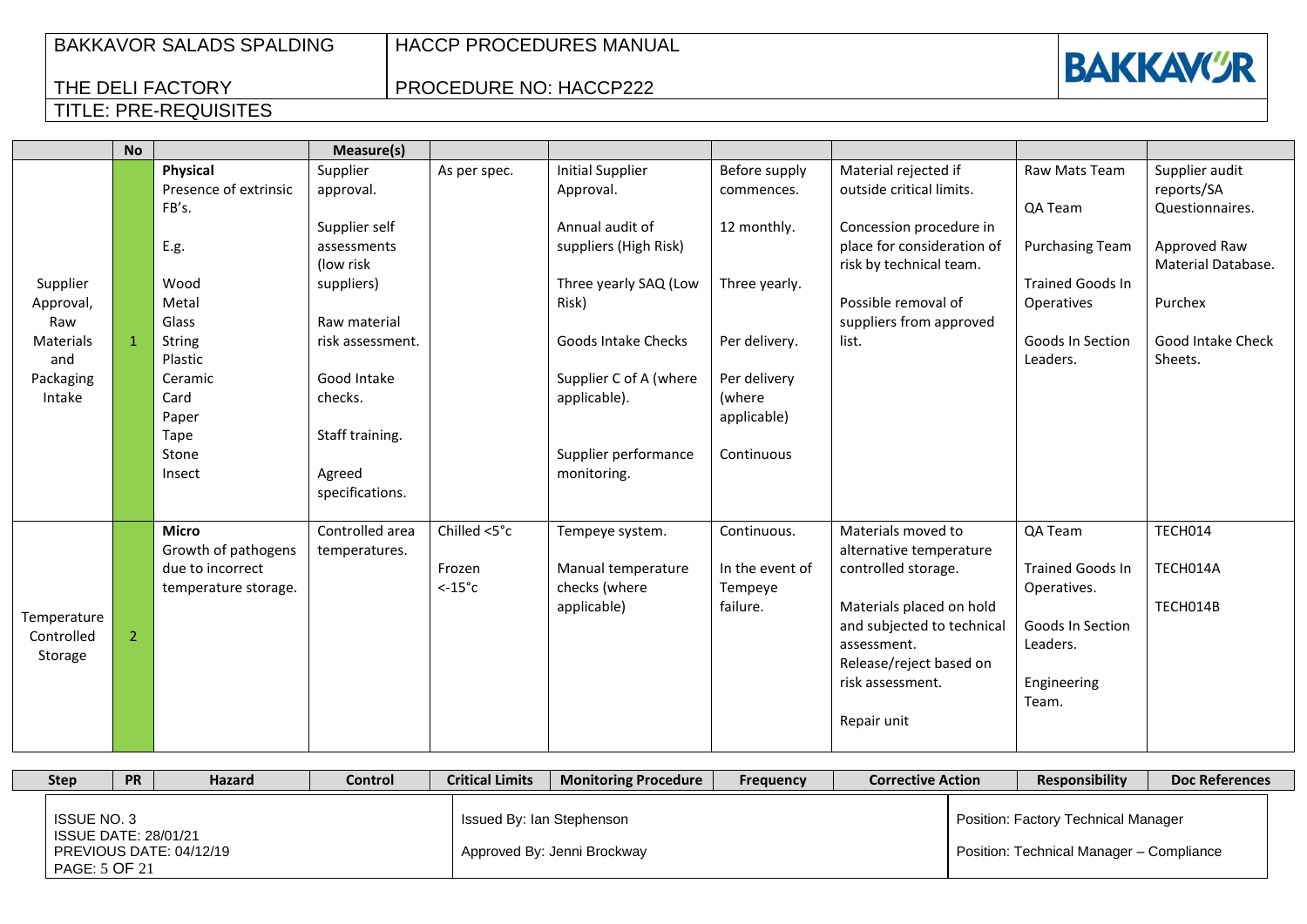# **BAKKAVCR**

## THE DELI FACTORY TITLE: PRE-REQUISITES

## PROCEDURE NO: HACCP222

|                                      | <b>No</b>      |                                                              | Measure(s)                                        |                                                   |                                       |             |                                                  |                                        |                                            |
|--------------------------------------|----------------|--------------------------------------------------------------|---------------------------------------------------|---------------------------------------------------|---------------------------------------|-------------|--------------------------------------------------|----------------------------------------|--------------------------------------------|
|                                      |                | <b>Micro</b><br>Poor stock                                   | Stock rotation.                                   | Items used<br>within shelf life.                  | Production stock<br>counts.           | Daily       | Reject out of date stock.                        | QA Team                                | QA GMP audits.                             |
|                                      |                | rotation/incorrect<br>assignment of<br>internal life.        | Labelling of<br>material with<br>correct internal |                                                   | GMP audits.                           | Daily       |                                                  | <b>Trained Process</b><br>Operatives   | <b>Collation stock</b><br>counts.          |
|                                      |                |                                                              | life.                                             |                                                   | Mixing / collating<br>procedures.     | Per Mix     |                                                  | <b>Trained Wraps</b><br>Operatives     | Factory recipes.                           |
| Temperature<br>Controlled<br>Storage | $\overline{2}$ |                                                              |                                                   |                                                   |                                       |             |                                                  | <b>Trained Lines</b><br>Operatives     | Protean System                             |
|                                      |                |                                                              |                                                   |                                                   |                                       |             |                                                  | <b>Trained Goods In</b><br>Operatives  |                                            |
|                                      |                |                                                              |                                                   |                                                   |                                       |             |                                                  | Area section<br>leaders /<br>managers. |                                            |
|                                      |                | <b>Micro</b><br>Pathogen growth due<br>to product release at | Controlled area<br>temperature.                   | Product not<br>released from<br>the blast chiller | Manual product<br>temperature checks. | Per pallet  | Product is not released<br>until $<5^{\circ}$ c. | <b>Trained Lines</b><br>Operatives     | <b>Finished Product</b><br>Booking Out Log |
| Finished                             |                | incorrect<br>temperature.                                    |                                                   | until <5°c.                                       | Tempeye System.                       | Continuous. | Product can be released<br>at <8°, however only  | Lines Section<br>Managers              | TECH014                                    |
| Product<br><b>Blast Chill</b>        | $\overline{2}$ |                                                              |                                                   | Maximum limit<br>$=8^{\circ}$ c.                  |                                       |             | under technical<br>concession.                   |                                        | TECH014A<br>TECH014B                       |
|                                      |                |                                                              |                                                   |                                                   |                                       |             |                                                  |                                        |                                            |
|                                      |                |                                                              |                                                   |                                                   |                                       |             |                                                  |                                        |                                            |

| <b>Step</b> | <b>PR</b>                    | <b>Hazard</b>                                          | <b>Control</b> | <b>Critical Limits</b> | <b>Monitoring Procedure</b>                              | <b>Frequency</b> | <b>Corrective Action</b> | <b>Responsibility</b>                                                                  | <b>Doc References</b> |
|-------------|------------------------------|--------------------------------------------------------|----------------|------------------------|----------------------------------------------------------|------------------|--------------------------|----------------------------------------------------------------------------------------|-----------------------|
|             | ISSUE NO. 3<br>PAGE: 6 OF 21 | <b>ISSUE DATE: 28/01/21</b><br>PREVIOUS DATE: 04/12/19 |                |                        | Issued By: Ian Stephenson<br>Approved By: Jenni Brockway |                  |                          | <b>Position: Factory Technical Manager</b><br>Position: Technical Manager - Compliance |                       |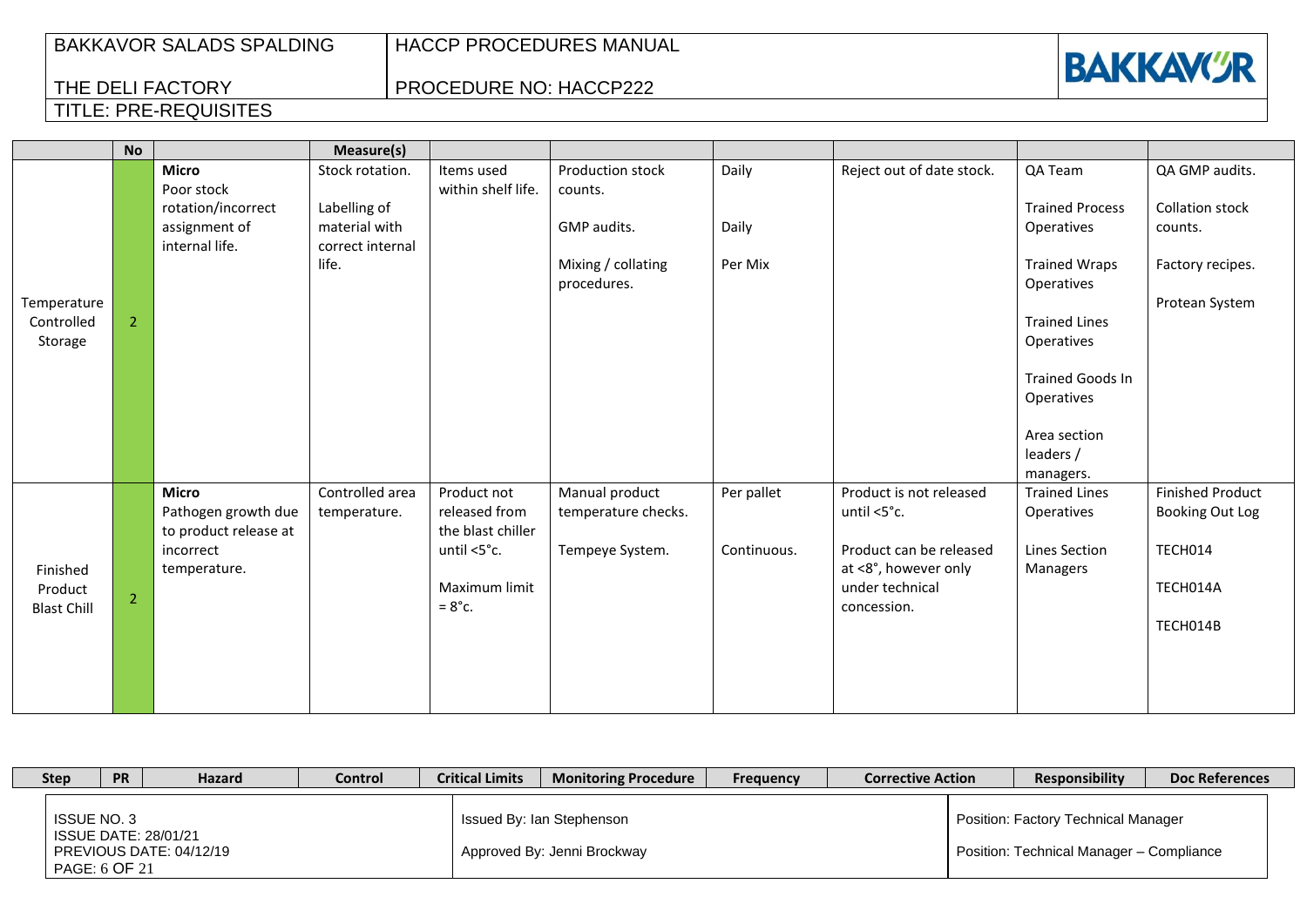PROCEDURE NO: HACCP222



|          | <b>No</b> |                     | Measure(s)     |              |                          |                 |                       |                  |                 |
|----------|-----------|---------------------|----------------|--------------|--------------------------|-----------------|-----------------------|------------------|-----------------|
|          |           | Micro/Physical      | High standards | 100%         | Induction programme.     | On induction.   | Technical review of   | QA Team          | TECH028         |
|          |           | Introduction of     | of personal    | adherence to |                          |                 | affected products/raw |                  |                 |
|          |           | pathogens/foreign   | hygiene        | personal     | Staff training.          | Continuous      | materials.            | Area section     | <b>DELI011</b>  |
|          |           | bodies due to poor  | practiced      | hygiene      |                          |                 |                       | managers /       |                 |
|          |           | personnel hygiene   | throughout the | procedures.  | Control of agency staff, | Continuous      | Re-training           | leaders.         | Site Induction  |
|          |           | when handling       | factory.       |              | contractors and          |                 |                       |                  |                 |
|          |           | products/materials. |                |              | visitors.                |                 | Re-swabbing where     | All trained food | TECH018A        |
|          |           | E.g. Coins, Paper,  |                |              | Control of staff         | Continuous      | required.             | handling staff.  | BSSP0003        |
|          |           | Keys, Jewellery     |                |              | facilities.              |                 | Low risk only work    |                  |                 |
|          |           |                     |                |              |                          |                 | permitted.            |                  | <b>BSSP0004</b> |
|          |           |                     |                |              | Medical screening.       | As required.    |                       |                  |                 |
|          |           |                     |                |              |                          |                 |                       |                  | <b>BSSP0005</b> |
|          |           |                     |                |              | GMP audits.              | Daily / Monthly |                       |                  |                 |
| Staff    |           |                     |                |              |                          |                 |                       |                  | <b>BSSP0006</b> |
| Hygiene  | 3         |                     |                |              | PPE (Captive to area)    | Continuous      |                       |                  |                 |
| Controls |           |                     |                |              |                          |                 |                       |                  | BSSP0010        |
|          |           |                     |                |              | Hand washing             | Continuous      |                       |                  |                 |
|          |           |                     |                |              |                          |                 |                       |                  |                 |
|          |           |                     |                |              | Hand swabbing            | Weekly          |                       |                  |                 |
|          |           |                     |                |              | programme.               |                 |                       |                  |                 |
|          |           |                     |                |              | Scheduled checks of      | Weekly          |                       |                  |                 |
|          |           |                     |                |              | procedural adherence.    |                 |                       |                  |                 |
|          |           |                     |                |              |                          |                 |                       |                  |                 |
|          |           |                     |                |              | Control of jewellery     | Continuous      |                       |                  |                 |
|          |           |                     |                |              | and personal hygiene.    |                 |                       |                  |                 |
|          |           |                     |                |              |                          |                 |                       |                  |                 |
|          |           |                     |                |              | Visitor's health         | As required.    |                       |                  |                 |
|          |           |                     |                |              | questionnaire.           |                 |                       |                  |                 |
|          |           |                     |                |              |                          |                 |                       |                  |                 |

| <b>Step</b>                                                 | <b>PR</b> | <b>Hazard</b>           | Control | <b>Critical Limits</b>                                   | <b>Monitoring Procedure</b> | <b>Frequency</b> | <b>Corrective Action</b> | <b>Responsibility</b>                                                           | <b>Doc References</b> |
|-------------------------------------------------------------|-----------|-------------------------|---------|----------------------------------------------------------|-----------------------------|------------------|--------------------------|---------------------------------------------------------------------------------|-----------------------|
| <b>ISSUE NO. 3</b><br>ISSUE DATE: 28/01/21<br>PAGE: 7 OF 21 |           | PREVIOUS DATE: 04/12/19 |         | Issued By: Ian Stephenson<br>Approved By: Jenni Brockway |                             |                  |                          | Position: Factory Technical Manager<br>Position: Technical Manager - Compliance |                       |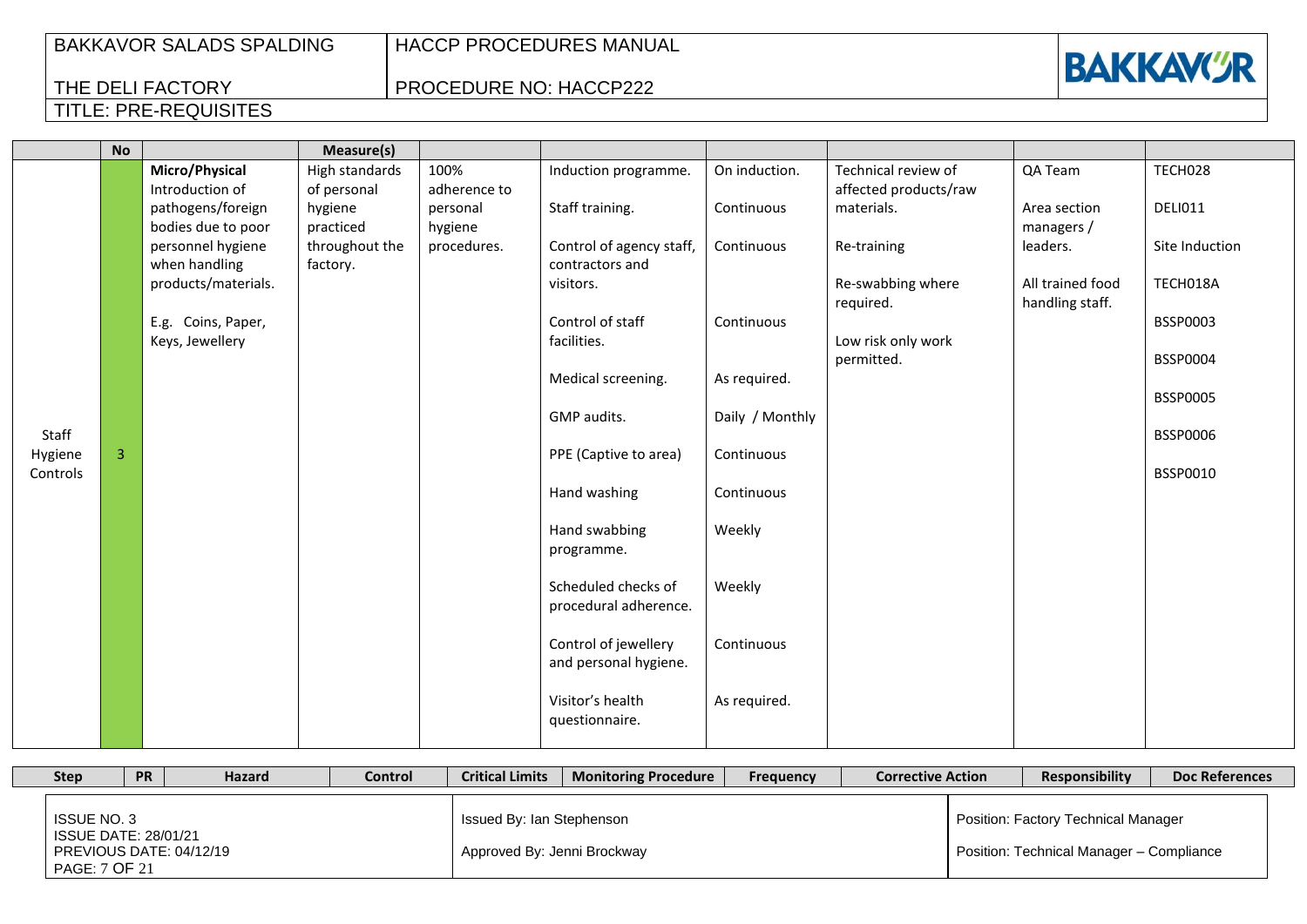| <b>BAKKAVOR SALADS SPALDING</b> |
|---------------------------------|
|---------------------------------|

THE DELI FACTORY

TITLE: PRE-REQUISITES

HACCP PROCEDURES MANUAL

PROCEDURE NO: HACCP222



### **No Measure(s)** Foreign Body Contamination Controls 4 **Micro** Introduction of pathogens due to contaminated foreign bodies **Physical** Contamination from foreign bodies originating from the factory areas. Potential for adulteration/deliberate contamination. E.g. Wood Metal Glass String Plastic Ceramic Card Paper Tape Stone EVM Foreign body control systems / procedures. Grievance Procedures. Absence of foreign bodies. Staff training. Wood policy. Start up checks. Blade controls. Engineering work controls. Decanting procedures. Filter/sieving controls and integrity checks. Covering of WIP products/materials. Glass/perspex auditing. Plaster testing records. Site induction. Grievance procedure. Tamper evidence. Continuous **Continuous** Start of run. Start / End of Run. As required. Per Pallet Start and end of shift. Continuous Daily / Weekly. Monthly On induction. As required. Per pack. Rejection of products/materials found to have been contaminated with foreign bodies. Root cause analysis to prevent re-occurrence. QA Team Area section managers / leaders. All trained food handling staff. BSOP008 Factory Knife Check Sheets Glass/perspex audits DELI014 DELI010 DELI053 BSSP0007 BSSP0007A BSEP0004 MIX011 MIX011A MIX011B Start Up Checks

| <b>Step</b> | <b>PR</b>                    | <b>Hazard</b>                                   | Control | <b>Critical Limits</b> | <b>Monitoring Procedure</b>                              | <b>Frequency</b> | <b>Corrective Action</b> | <b>Responsibility</b>                                                           | <b>Doc References</b> |
|-------------|------------------------------|-------------------------------------------------|---------|------------------------|----------------------------------------------------------|------------------|--------------------------|---------------------------------------------------------------------------------|-----------------------|
|             | ISSUE NO. 3<br>PAGE: 8 OF 21 | ISSUE DATE: 28/01/21<br>PREVIOUS DATE: 04/12/19 |         |                        | Issued By: Ian Stephenson<br>Approved By: Jenni Brockway |                  |                          | Position: Factory Technical Manager<br>Position: Technical Manager - Compliance |                       |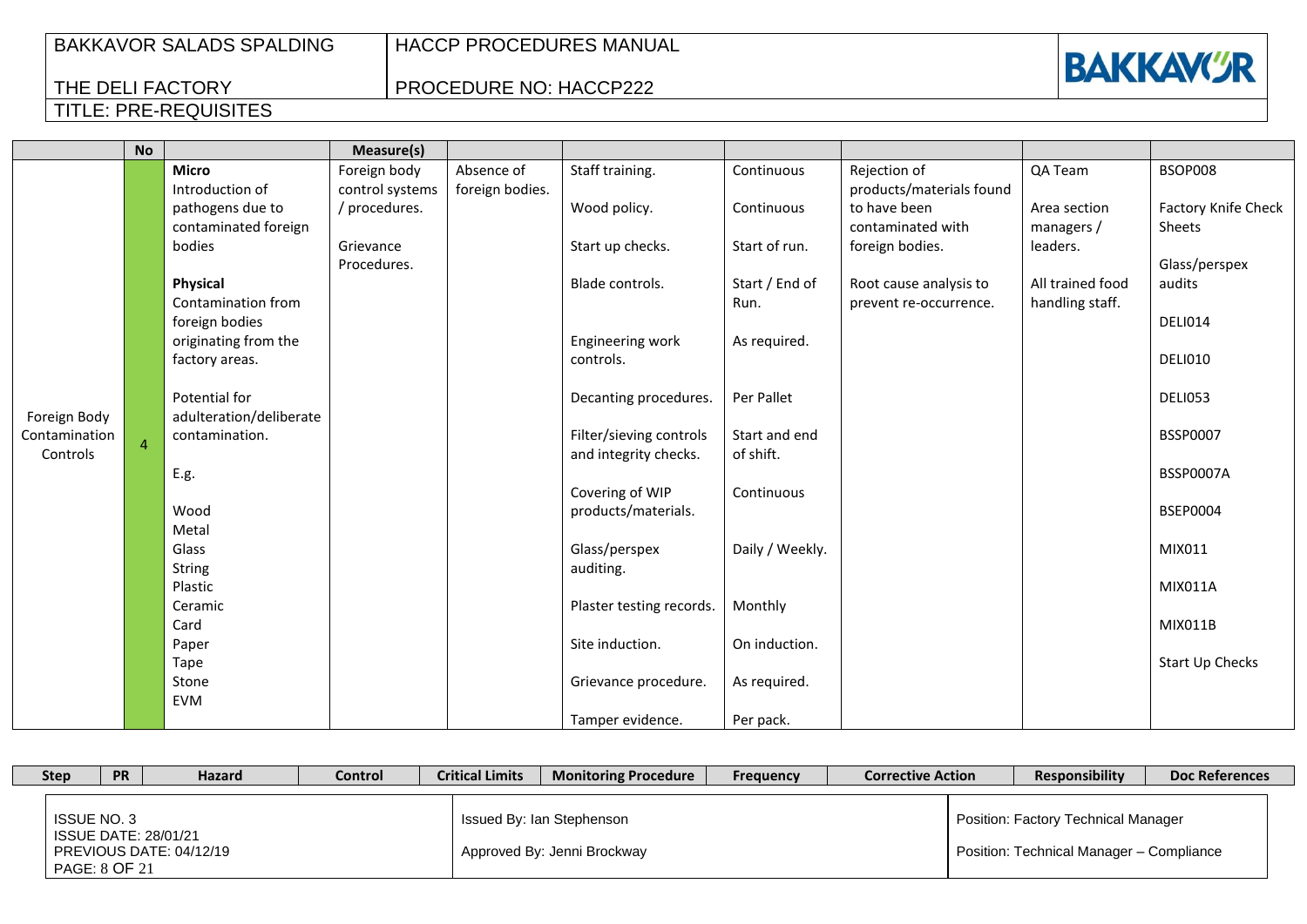THE DELI FACTORY

TITLE: PRE-REQUISITES

HACCP PROCEDURES MANUAL

PROCEDURE NO: HACCP222



#### **No Measure(s)** Decanting/ Can-Opening  $\begin{vmatrix} 4 \end{vmatrix}$ **Physical** Introduction of metal from either the blade of part of the can / lid. Effective use of can opener. Absence of foreign bodies. Staff training Tin opener blade checks. **Continuous** Start and end of run. Rejection of contaminated products/materials Root cause analysis to prevent re-occurrence. Trained HCVP **Operators** Process Section Managers QA Team HVEG004A Opening Of Tomato  $Drums.$   $4$ **Physical** Introduction of foreign bodies from drum packaging. Correct opening of tomato drums. Absence of foreign bodies. Staff training Drum opening procedures. **Continuous** Per drum. Rejection of contaminated products/materials Root cause analysis to prevent re-occurrence. Trained HCVP **Operators** Process Section Managers QA Team GDIN005 Sieving 4 **Physical** Presence of foreign bodies. >1mm in size. As raw materials are sealed on arrival, any foreign bodies are found are most likely to have been present within the raw material prior to opening. Intact 0.5mm and 1mm Sieves Absence of foreign bodies >0.5 and >1mm in size. Sieving procedure adherence. Sieve integrity checks. Rapeseed Oil Filter Checks. Per applicable material. Twice per shift. Twice per day – 06:00 & 18:00 Raw material placed on hold. QA team notified. Material to be re-sieved or rejected. Issue referred to raw materials team. QA Team Raw materials team. Process Section Managers Trained Process Operators. MIX011 MIX011A MIX011B

| ISSUE NO. 3<br><b>ISSUE DATE: 28/01/21</b> | Issued By: Ian Stephenson   | Position: Factory Technical Manager      |
|--------------------------------------------|-----------------------------|------------------------------------------|
| PREVIOUS DATE: 04/12/19<br>PAGE: 9 OF 21   | Approved By: Jenni Brockway | Position: Technical Manager - Compliance |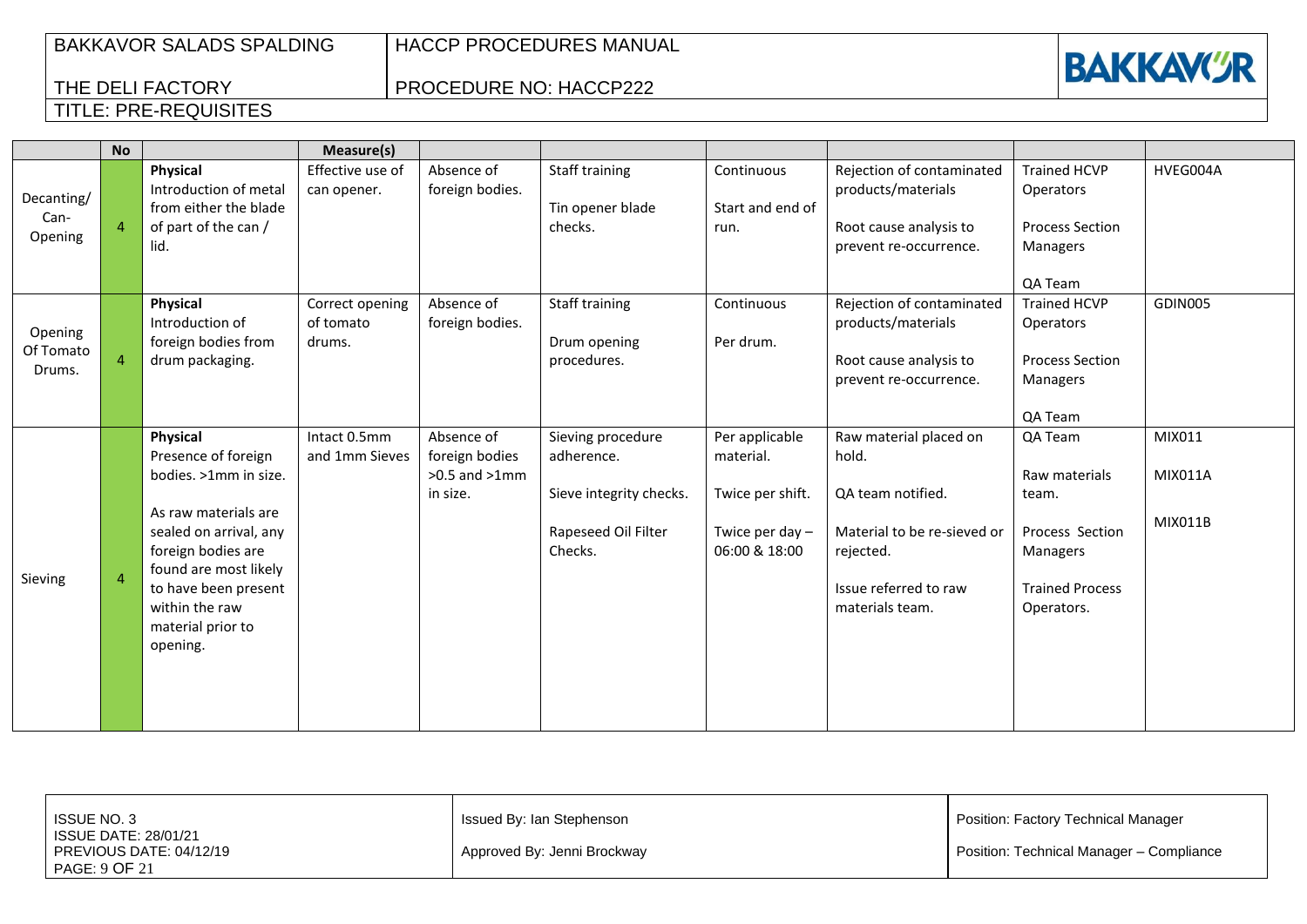HACCP PROCEDURES MANUAL

PROCEDURE NO: HACCP222



| <b>Step</b>                         | <b>PR</b> | <b>Hazard</b>                                                                                                                                         | <b>Control</b>                                                                                                                                                                 | <b>Critical Limits</b>                          | <b>Monitoring Procedure</b>                                                                   | <b>Frequency</b>                                           | <b>Corrective Action</b>                                                                                                                                                               | <b>Responsibility</b>              | <b>Doc References</b>                                                 |
|-------------------------------------|-----------|-------------------------------------------------------------------------------------------------------------------------------------------------------|--------------------------------------------------------------------------------------------------------------------------------------------------------------------------------|-------------------------------------------------|-----------------------------------------------------------------------------------------------|------------------------------------------------------------|----------------------------------------------------------------------------------------------------------------------------------------------------------------------------------------|------------------------------------|-----------------------------------------------------------------------|
|                                     | <b>No</b> | <b>Chemical</b><br>Risk of anaphylactic<br>shock due to cross<br>contamination of non<br>allergenic material<br>with allergenic.<br>Consumer allergic | Measure(s)<br>Site allergen risk<br>assessment and<br>cleaning<br>validation in<br>place.<br>Allergen<br>training on                                                           | Absence of<br>cross<br>contamination            | <b>GMP Audits</b><br>Allergen Internal<br>Audits.<br>Effective management<br>and supervision. | Daily / Weekly /<br>Monthly<br>Three monthly<br>Continuous | Quarantine any allergen<br>not handled on site,<br>refuse entry, and inform<br><b>Technical / Operations</b><br>Management.<br>Quarantine any product<br>potentially at risk of cross- | All trained area<br>personnel      | TECH075/TECH041<br>QA GMP Audits<br><b>Internal Audit</b><br>Reports. |
| Allergen<br>Segregation<br>Controls | 5.        | reaction due to cross-<br>contamination or as a<br>result of non-<br>declared allergen<br>within finished<br>product.                                 | induction,<br>visitor's<br>questionnaire,<br>PPE, dedicated<br>equipment.<br>Specification<br>and label<br>control.<br>Segregation of<br>ingredients.<br>Supplier<br>Approval. |                                                 | Allergen Control<br>Procedures                                                                |                                                            | contamination - inform<br><b>Technical / Operations</b><br>Management.<br>Root cause analysis to<br>prevent re-occurrence.                                                             |                                    |                                                                       |
| Calibration<br>Controls             | 6         | <b>Micro</b><br>Survival/growth of<br>pathogens due to<br>wrong<br>temperature/ph<br>readings.                                                        | Calibration<br>index / register<br>of equipment.<br>Service<br>contracts.                                                                                                      | 100%<br>adherence to<br>calibration<br>schedule | Calibration index /<br>register of equipment.<br>Calibration<br>certification.                | As per schedule.                                           | Isolation of equipment<br>along with re-calibration.<br>Reject affected<br>product/material where<br>applicable.                                                                       | QA Team<br><b>Engineering Team</b> | TECH016<br>TECH009                                                    |

| <b>Step</b> | <b>PR</b>                            |                                                        | <b>Hazard</b> | Control | <b>Critical Limits</b>    | <b>Monitoring Procedure</b> | <b>Frequency</b> | <b>Corrective Action</b> | <b>Responsibility</b>                                                           | Doc References |
|-------------|--------------------------------------|--------------------------------------------------------|---------------|---------|---------------------------|-----------------------------|------------------|--------------------------|---------------------------------------------------------------------------------|----------------|
|             | <b>ISSUE NO. 3</b><br>PAGE: 10 OF 21 | <b>ISSUE DATE: 28/01/21</b><br>PREVIOUS DATE: 04/12/19 |               |         | Issued By: Ian Stephenson | Approved By: Jenni Brockway |                  |                          | Position: Factory Technical Manager<br>Position: Technical Manager - Compliance |                |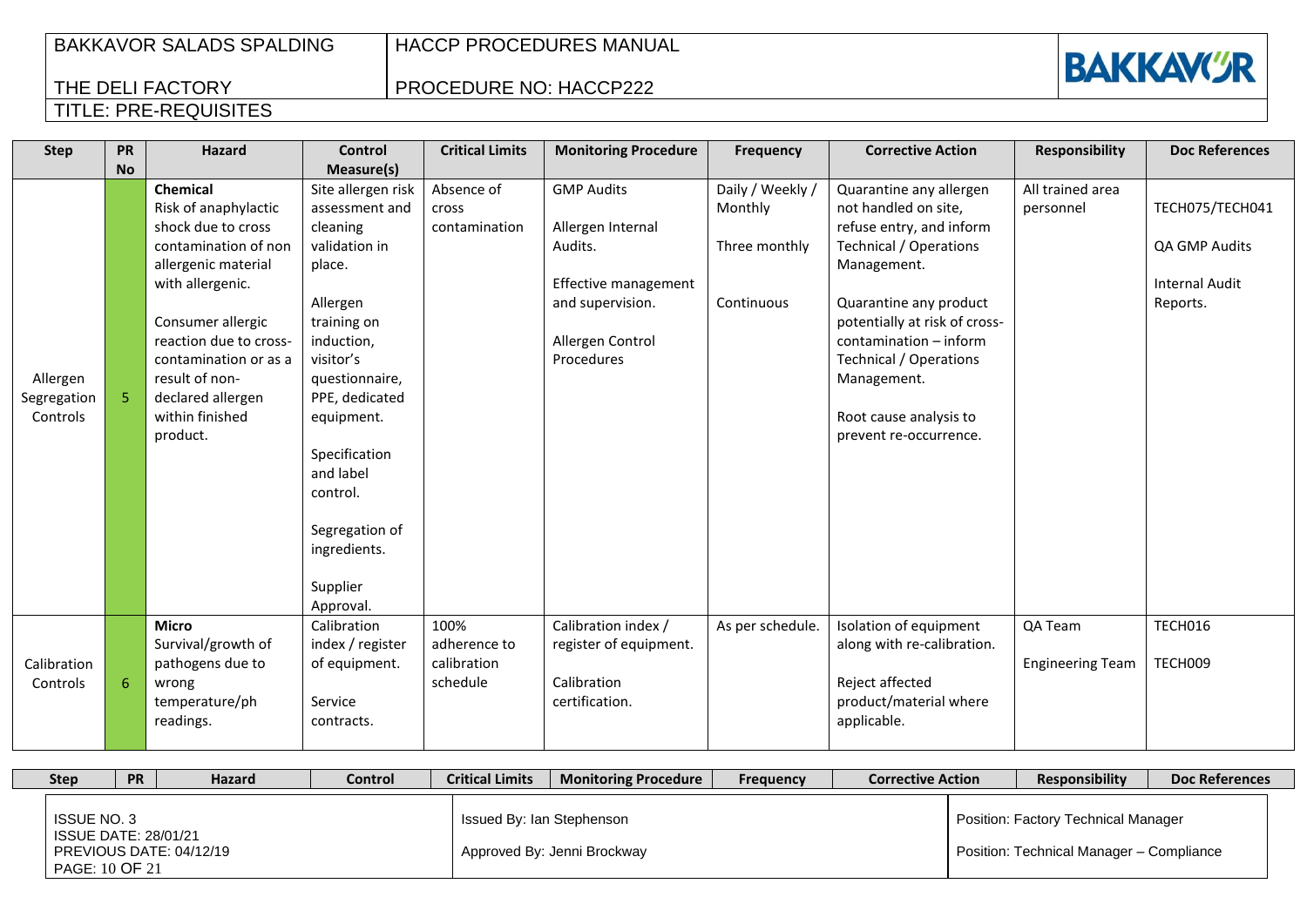THE DELI FACTORY

TITLE: PRE-REQUISITES

HACCP PROCEDURES MANUAL

PROCEDURE NO: HACCP222

|                                               | <b>No</b>      |                                                        | Measure(s)                               |                                            |                                 |                     |                                              |                                |                        |
|-----------------------------------------------|----------------|--------------------------------------------------------|------------------------------------------|--------------------------------------------|---------------------------------|---------------------|----------------------------------------------|--------------------------------|------------------------|
|                                               |                | <b>Micro</b><br>Survival/growth of                     | Effective<br>cleaning using              | 100%<br>adherence to                       | Swabbing schedule.              | As per<br>schedule. | Re-cleaning of equipment.                    | Hygiene<br>management          | Hygiene CIC            |
| Environment,<br>Equipment &                   |                | pathogens due to<br>insufficient cleaning.             | validated<br>cleaning                    | cleaning<br>schedules.                     | Hygiene schedules.              | As per              | Rejection of affected<br>product / material. | team.                          | Swabbing<br>schedules. |
| Utensil                                       |                | <b>Chemical</b>                                        | methods.                                 |                                            | Supervision and spot            | schedule.           |                                              | QA Team                        |                        |
| Hygiene<br>controls                           | $\overline{7}$ | Excess chemical                                        | Staff training.                          | Micro results<br>within spec.              | checks.                         | Routinely           | Re-training of hygiene<br>staff.             |                                | LIMS reports.          |
|                                               |                | residue left on<br>equipment following                 |                                          |                                            | Staff training.                 |                     |                                              |                                |                        |
|                                               |                | cleaning.                                              |                                          |                                            | Cleaning instruction<br>cards.  | Continuous          |                                              |                                |                        |
|                                               |                |                                                        |                                          |                                            |                                 | Every clean         |                                              |                                |                        |
|                                               |                | Physical<br>Foreign body                               | Adequate strip<br>down of                |                                            |                                 |                     |                                              |                                |                        |
|                                               |                | contamination due to<br>poor strip<br>down/assembly of | equipment as<br>detailed in<br>validated | Absence of<br>foreign bodies.              |                                 |                     | Rejection of affected<br>product / material. | Hygiene<br>management<br>team. | Hygiene CIC            |
| Environment,                                  |                | equipment.                                             | cleaning<br>methods.                     | Machinery                                  | Supervision and spot<br>checks. | Routinely           | Re-training of hygiene<br>staff.             | QA Team                        | Hygiene schedules.     |
| Equipment &<br>Utensil<br>Hygiene<br>controls | $\overline{7}$ | E.g. Machine parts<br>Gross debris                     | Clean in Place<br>(where                 | stripped down<br>to the required<br>level. |                                 |                     | Equipment repair prior to<br>re-use.         | <b>Engineering Team</b>        |                        |
|                                               |                | Foreign body due to<br>Boc trays not cleaned           | applicable)                              |                                            | Check before use of             |                     |                                              |                                |                        |
|                                               |                | adequately                                             | Staff training                           |                                            | trays                           | Each use            | <b>BOC Trays re-cleaned</b>                  | Senior Section<br>Manager      | PACK033                |
|                                               |                |                                                        | Adequate                                 |                                            |                                 |                     |                                              |                                |                        |

| ISSUE NO. 3                                                       | Issued By: Ian Stephenson   | Position: Factory Technical Manager      |
|-------------------------------------------------------------------|-----------------------------|------------------------------------------|
| ISSUE DATE: 28/01/21<br>PREVIOUS DATE: 04/12/19<br>PAGE: 11 OF 21 | Approved By: Jenni Brockway | Position: Technical Manager - Compliance |



cleaning of trays and checks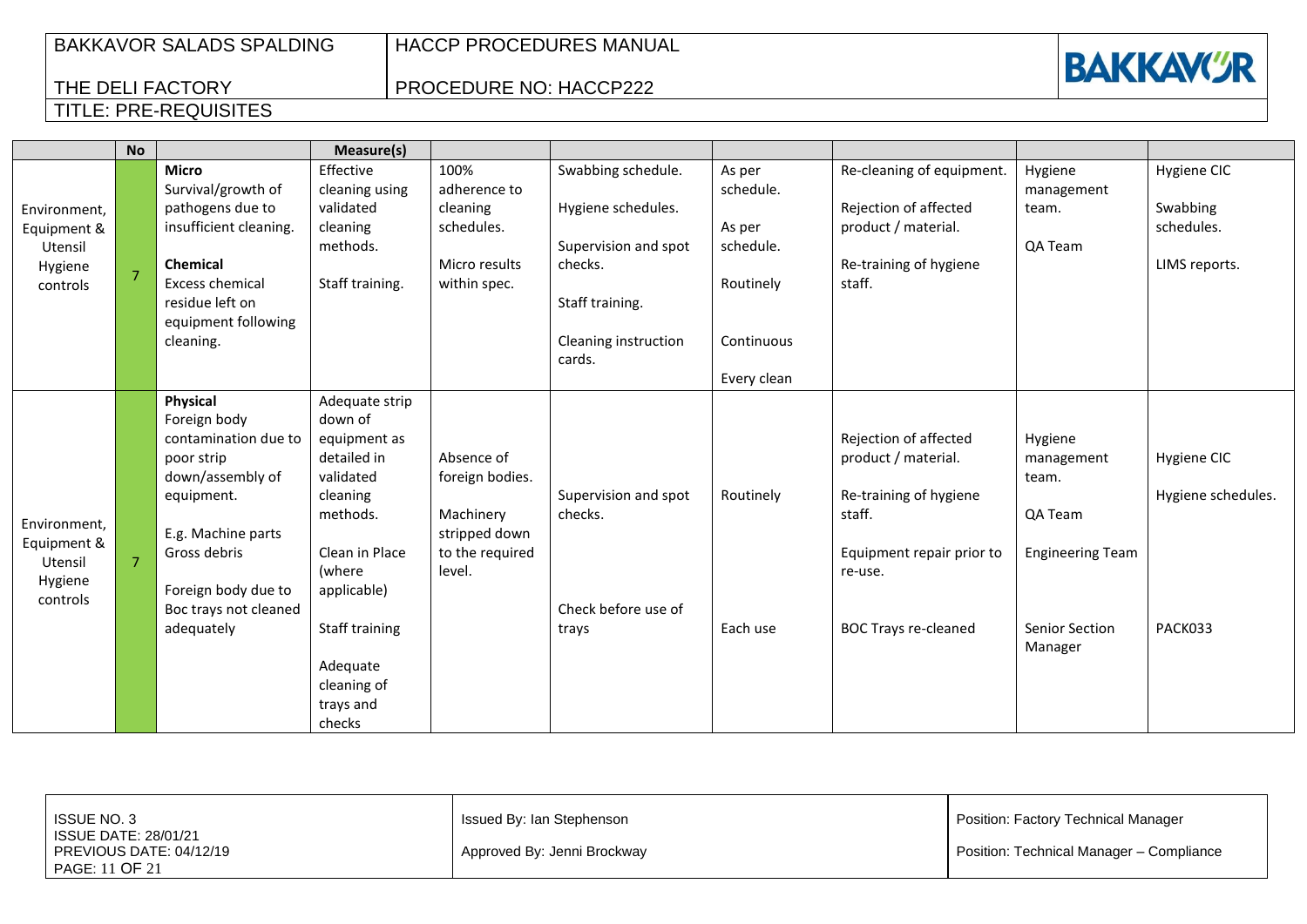THE DELI FACTORY

TITLE: PRE-REQUISITES

HACCP PROCEDURES MANUAL

## PROCEDURE NO: HACCP222



### **Step PR No Hazard Control Measure(s) Critical Limits Monitoring Procedure Frequency Corrective Action Responsibility Doc References** Pest Control | 8 **Chemical/Physical/ Micro** Introduction of contamination from pest activity and pest control chemicals. E.g. Droppings Eggs Bodies. Approved pest control provider working against an approved specification. Absence of contamination EFK Trending Review meetings. Accompaniment of PCP during biologist inspections. GMP Audits Pest control reports. Recommendations Quarterly Quarterly Quarterly Daily / Monthly Monthly As required Rejection of products/raw materials. Appropriate action based upon advice from PCP. Follow up visits until issue is resolved. Pest control provider. QA Team Pest control folder. Pestnet Online BSTP0019 Maintenance  $\frac{1}{2}$  controls  $\frac{1}{2}$ **Micro/Physical/ Chemical** Introduction of contamination from poorly maintained equipment/fabric. Equipment hand back to production Planned Preventative Maintenance Fabric damage reporting. Contractor controls. Absence of contamination PPM schedule. Orange tag system. Engineering hand back procedure. Exec fabric improvement plan. As per PPM schedule. As required. Rejection of products/raw materials. Isolation of areas / equipment. Engineering Team QA Team Engineers work log. Impact XP BSEP003 BSEP004 TECH049 Control of contractors

| ISSUE NO. 3                                                              | Issued By: Ian Stephenson   | Position: Factory Technical Manager      |
|--------------------------------------------------------------------------|-----------------------------|------------------------------------------|
| <b>ISSUE DATE: 28/01/21</b><br>PREVIOUS DATE: 04/12/19<br>PAGE: 12 OF 21 | Approved By: Jenni Brockway | Position: Technical Manager - Compliance |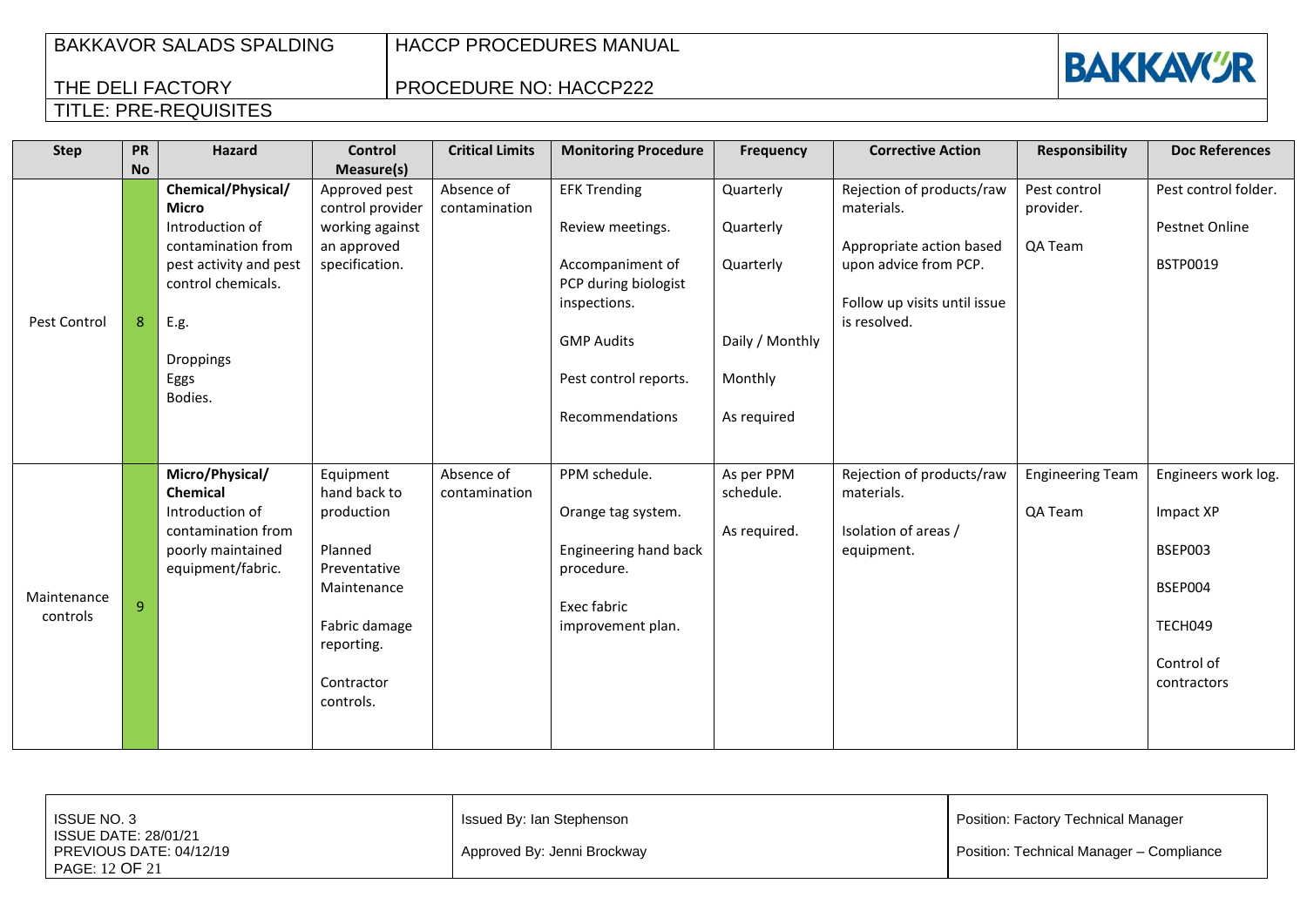| BAKKAVOR SALADS SPALDING |
|--------------------------|
| THE DELI FACTORY         |

## PROCEDURE NO: HACCP222



## TITLE: PRE-REQUISITES

| <b>Step</b>                                                                                    | <b>PR</b><br><b>No</b> | Hazard                                                                                                                                                                                                                                                       | <b>Control</b><br>Measure(s)                                                                                                                                                                                | <b>Critical Limits</b>                                                                                                                      | <b>Monitoring Procedure</b>                                                                                                                                                                                                                                            | Frequency                                                                                                                                                                                                                                               | <b>Corrective Action</b>                                                                                                                                                                                                                                                                                                          |  | <b>Responsibility</b>                                                                     | <b>Doc References</b>                                                                                                                                                       |
|------------------------------------------------------------------------------------------------|------------------------|--------------------------------------------------------------------------------------------------------------------------------------------------------------------------------------------------------------------------------------------------------------|-------------------------------------------------------------------------------------------------------------------------------------------------------------------------------------------------------------|---------------------------------------------------------------------------------------------------------------------------------------------|------------------------------------------------------------------------------------------------------------------------------------------------------------------------------------------------------------------------------------------------------------------------|---------------------------------------------------------------------------------------------------------------------------------------------------------------------------------------------------------------------------------------------------------|-----------------------------------------------------------------------------------------------------------------------------------------------------------------------------------------------------------------------------------------------------------------------------------------------------------------------------------|--|-------------------------------------------------------------------------------------------|-----------------------------------------------------------------------------------------------------------------------------------------------------------------------------|
| Training<br>Controls                                                                           | 10                     | Micro/Physical/<br>Chemical/Legal<br>Hazards introduced<br>through failure to<br>adhere to site<br>procedures.                                                                                                                                               | Staff training.<br>Induction<br>programme.                                                                                                                                                                  | All personnel<br>trained against<br>appropriate<br>procedures.                                                                              | Deli Training Matrix<br>Training assessments.                                                                                                                                                                                                                          | As per training<br>matrix                                                                                                                                                                                                                               | Rejection of products/raw<br>materials.<br>Re-training                                                                                                                                                                                                                                                                            |  | <b>Training Manager</b><br>QA Team                                                        | Deli Training Matrix<br>Training<br>assessments.<br>BTS - (Bakkavor<br>Training System)                                                                                     |
| <b>Utilities</b><br>(Water,<br>Compressed<br>Air, Steam,<br>MAP Gas)                           | 11                     | <b>Micro</b><br>Water<br>Contaminated water<br>used as an<br>ingredient.<br>Presence of<br>cryptosporidium in<br>water supply.<br>Presence of<br>Legionella in the site<br>water supply.<br>Physical<br>Foreign body<br>contamination from<br>utility supply | Reputable and<br>approved<br>suppliers<br>Cryptosporidium<br>filter.<br>Annual L8 risk<br>assessment and<br>actions<br>generated.<br>PPM schedule in<br>place with<br>service<br>contracts<br>Filter checks | Non<br>contaminated<br>water used as<br>an ingredient<br>Utility supply<br>free from<br>foreign bodies<br>COA for<br>Nitrogen<br>deliveries | Water testing<br>schedule.<br>Supplier water testing<br>results.<br>1 micron filters in<br>place with<br>corresponding<br>replacement and<br>inspection schedule.<br>L8 Risk Assessment<br>Filter checks in place<br>MAP checks in place<br>for each production<br>run | As per risk<br>assessment and<br>service<br>contracts<br>Daily /<br>Weekly /<br>Monthly /<br>Quarterly / Six<br>Monthly /<br>Annual<br>Weekly<br>Pressure<br>readings.<br>Filter changes<br>every six<br>months or<br>sooner if<br>deemed<br>necessary. | Rejection of products/raw<br>materials.<br>Discontinued use of water<br>supplier - alternate<br>approved source used.<br>Cleaning of outlets / pipe<br>work.<br>Isolation of outlets.<br>Filter changes should<br>water pressure be<br>incorrect or filters found<br>to be clogged.<br>As per L8 Risk Assessment<br>Filter repair |  | <b>Engineering Team</b><br>Raw Materials<br>Team<br>QA Team.<br>Site engineering<br>team. | TECH021<br>Water testing<br>schedules.<br><b>BSTP0024</b><br><b>BSTP0024A</b><br>Pressure readings<br>Filter change<br>record.<br>L8 Risk Assessment.<br>Production records |
| <b>ISSUE NO. 3</b><br><b>ISSUE DATE: 28/01/21</b><br>PREVIOUS DATE: 04/12/19<br>PAGE: 13 OF 21 |                        |                                                                                                                                                                                                                                                              |                                                                                                                                                                                                             | Issued By: Ian Stephenson<br>Approved By: Jenni Brockway                                                                                    |                                                                                                                                                                                                                                                                        |                                                                                                                                                                                                                                                         | Position: Factory Technical Manager<br>Position: Technical Manager - Compliance                                                                                                                                                                                                                                                   |  |                                                                                           |                                                                                                                                                                             |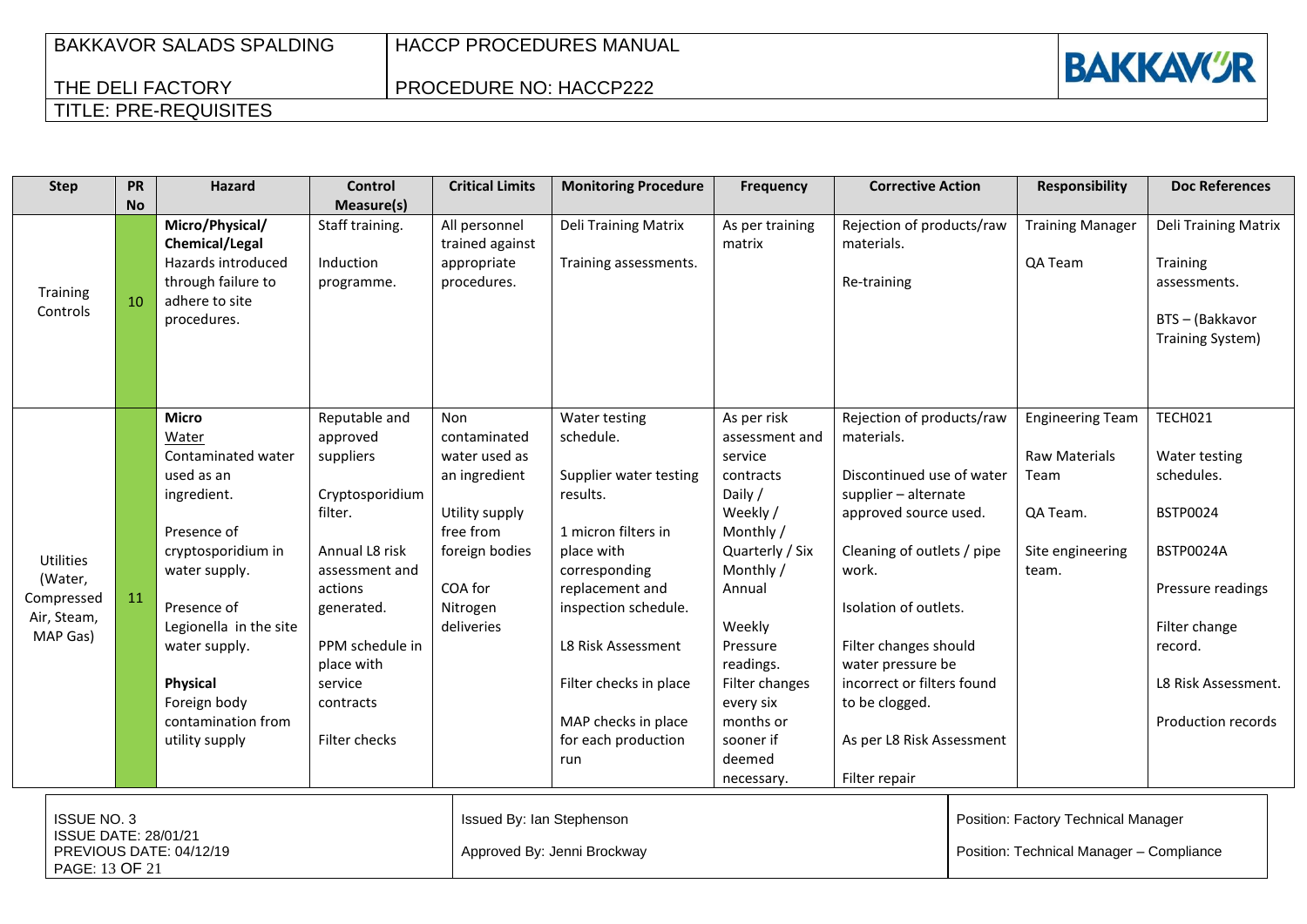HACCP PROCEDURES MANUAL

PROCEDURE NO: HACCP222



## TITLE: PRE-REQUISITES

THE DELI FACTORY

|  |  | Annual L8 RA |  |  |
|--|--|--------------|--|--|
|  |  |              |  |  |

| <b>Step</b>              | <b>PR</b> | <b>Hazard</b>                                                                                                                                                                            | <b>Control</b>                                                                   | <b>Critical Limits</b>                                      | <b>Monitoring Procedure</b>                                                                   | <b>Frequency</b>              | <b>Corrective Action</b>                                                                                                           | <b>Responsibility</b>                                                                                                                                                    | <b>Doc References</b>                                                    |
|--------------------------|-----------|------------------------------------------------------------------------------------------------------------------------------------------------------------------------------------------|----------------------------------------------------------------------------------|-------------------------------------------------------------|-----------------------------------------------------------------------------------------------|-------------------------------|------------------------------------------------------------------------------------------------------------------------------------|--------------------------------------------------------------------------------------------------------------------------------------------------------------------------|--------------------------------------------------------------------------|
|                          | <b>No</b> |                                                                                                                                                                                          | Measure(s)                                                                       |                                                             |                                                                                               |                               |                                                                                                                                    |                                                                                                                                                                          |                                                                          |
| Traceability<br>Controls | 12        | Legal<br>Incorrect usage of<br>raw material and loss<br>of material<br>traceability.<br>Micro:<br>Growth of pathogens<br>arising from incorrect<br>internal shelf life<br>being applied. | Traceability<br>procedure and<br>associated<br>documentation.<br>Staff training. | Maintained<br>traceability.                                 | Traceability tests<br>Spot checks on factory<br>paperwork.<br>Mock recall / crisis<br>testing | Daily<br>Continuous<br>Yearly | Product/material placed<br>on hold until traceability<br>can be re-established.<br>Rejection of material that<br>cannot be traced. | Trained Goods In<br><b>Operatives</b><br><b>Trained Process</b><br>Operatives<br><b>Trained Lines</b><br>Operatives<br>Area section<br>managers /<br>leaders.<br>QA Team | Factory recipes<br>Material tags<br>Process records<br>Hold / Reject Log |
| Transport<br>Controls    | 13        | <b>Micro</b><br>Growth of pathogens<br>due to increase in<br>product<br>temperature.                                                                                                     | Controlled<br>temperature of<br>vehicle.                                         | Product<br>temperatures<br>maintained at<br>$<5^{\circ}$ c. | Vehicle temperature<br>checks conducted at<br>the DC (Non M&S) and<br>GIST (M&S)              | Per vehicle.                  | Repair refrigeration unit.<br>Rejection of affected<br>products.                                                                   | <b>GIST</b><br>Bakkavör DC<br>Team<br>Deli QA Team                                                                                                                       | Vehicle<br>temperature<br>records.                                       |

| <b>ISSUE NO. 3</b>      | Issued By: Ian Stephenson   | Position: Factory Technical Manager      |
|-------------------------|-----------------------------|------------------------------------------|
| ISSUE DATE: 28/01/21    |                             |                                          |
| PREVIOUS DATE: 04/12/19 | Approved By: Jenni Brockway | Position: Technical Manager - Compliance |
| PAGE: 14 OF 21          |                             |                                          |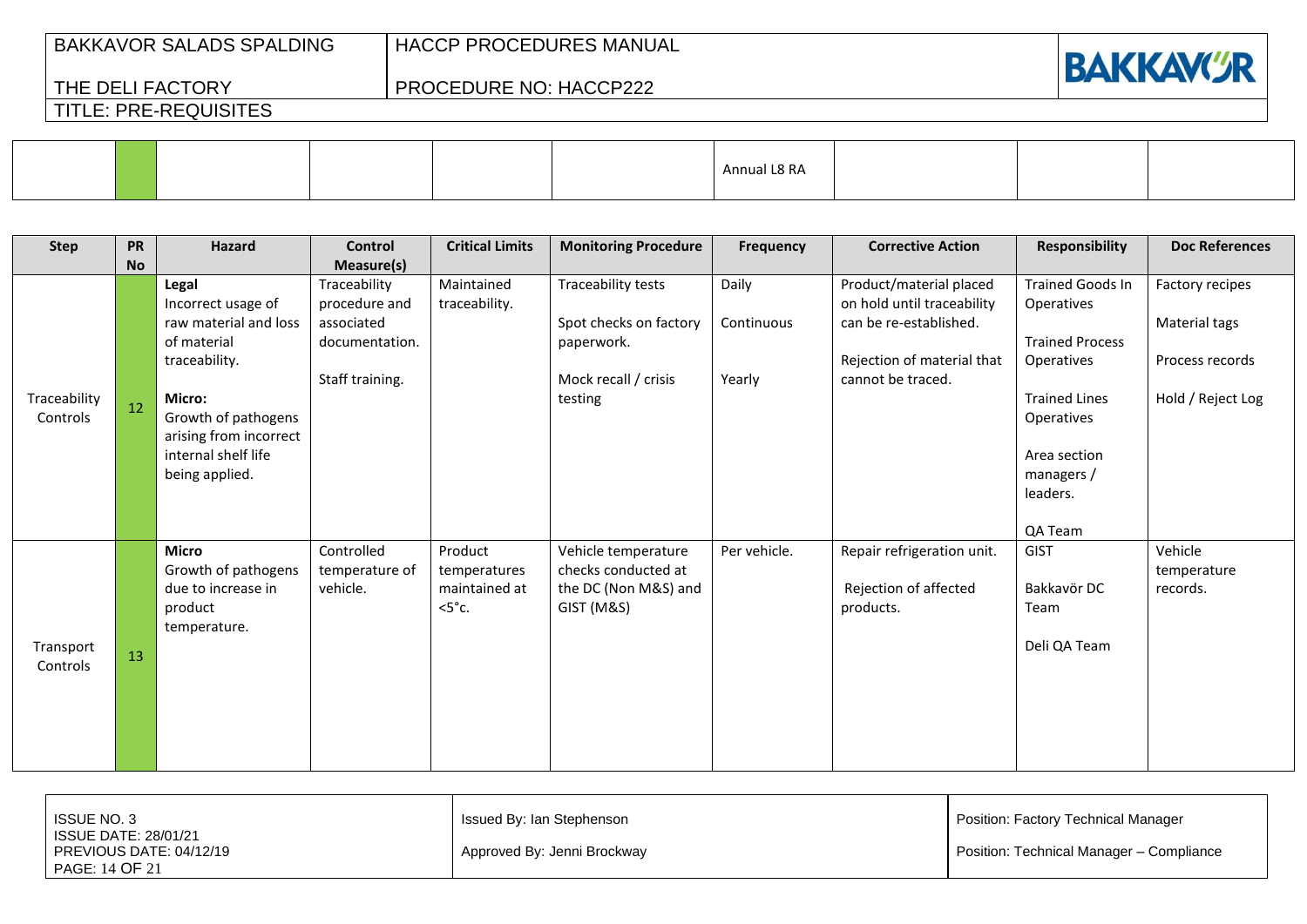## PROCEDURE NO: HACCP222



| <b>Step</b>                                  | <b>PR</b> | <b>Hazard</b>                                                                                                                                                                                 | <b>Control</b>                                          | <b>Critical Limits</b>                                                                         | <b>Monitoring Procedure</b>                                   | <b>Frequency</b>                                                                                    | <b>Corrective Action</b>                                                                                                                                                                                                 | <b>Responsibility</b>                                                                                                                                                                   | <b>Doc References</b>                                                                                               |
|----------------------------------------------|-----------|-----------------------------------------------------------------------------------------------------------------------------------------------------------------------------------------------|---------------------------------------------------------|------------------------------------------------------------------------------------------------|---------------------------------------------------------------|-----------------------------------------------------------------------------------------------------|--------------------------------------------------------------------------------------------------------------------------------------------------------------------------------------------------------------------------|-----------------------------------------------------------------------------------------------------------------------------------------------------------------------------------------|---------------------------------------------------------------------------------------------------------------------|
|                                              | <b>No</b> |                                                                                                                                                                                               | Measure(s)                                              |                                                                                                |                                                               |                                                                                                     |                                                                                                                                                                                                                          |                                                                                                                                                                                         |                                                                                                                     |
| Control of<br>Non-<br>Conforming<br>Material | 14        | Micro/Physical/<br>Chemical/Legal<br>Hazards introduced<br>through non $-$<br>conforming<br>materials.<br>E.g. Wood, Metal,<br>Glass, String, Plastic<br>Ceramic, Card, Paper<br>Tape. Stone. | Effective<br>segregation of<br>quarantined<br>products. | No non-<br>conforming<br>product<br>despatched to<br>customer or<br>material used in<br>mixes. | Use of Hold Tags<br>Use of Hold Cards<br>QA Hold / Reject Log | As required.                                                                                        | Rejection of non-<br>conforming materials.                                                                                                                                                                               | <b>Trained Goods In</b><br><b>Operatives</b><br><b>Trained Process</b><br>Operatives<br>Trained Lines /<br><b>Wraps Operatives</b><br>Area section<br>managers /<br>leaders.<br>QA Team | QA Hold / Reject<br>Log<br>TECH004                                                                                  |
| Finished<br>Product<br>Controls              | 15        | <b>Micro</b><br>Presence of<br>pathogens.                                                                                                                                                     | Validated<br>decontamination<br>steps.                  | As per<br>specification                                                                        | Product micro testing.<br>Process validation.                 | As per micro<br>testing<br>schedule.<br>Monthly<br>product testing<br>Annual process<br>validation. | Root cause analysis to<br>prevent re-occurrence.<br>Retailer contacted.<br>RTM instigated if deemed<br>necessary by either / or<br>Bakkavör and/ or retailer.<br>Submission of a finalised<br>report to the retailer TM. | QA Team                                                                                                                                                                                 | DELI007<br>DELI008<br>TECH024<br>Product<br>Specifications.<br>TECH039<br>LIMS reports.<br>Customer OOS<br>Reports. |

| <b>ISSUE NO. 3</b>                                                  | Issued By: Ian Stephenson   | <b>Position: Factory Technical Manager</b> |
|---------------------------------------------------------------------|-----------------------------|--------------------------------------------|
| I ISSUE DATE: 28/01/21<br>PREVIOUS DATE: 04/12/19<br>PAGE: 15 OF 21 | Approved By: Jenni Brockway | Position: Technical Manager - Compliance   |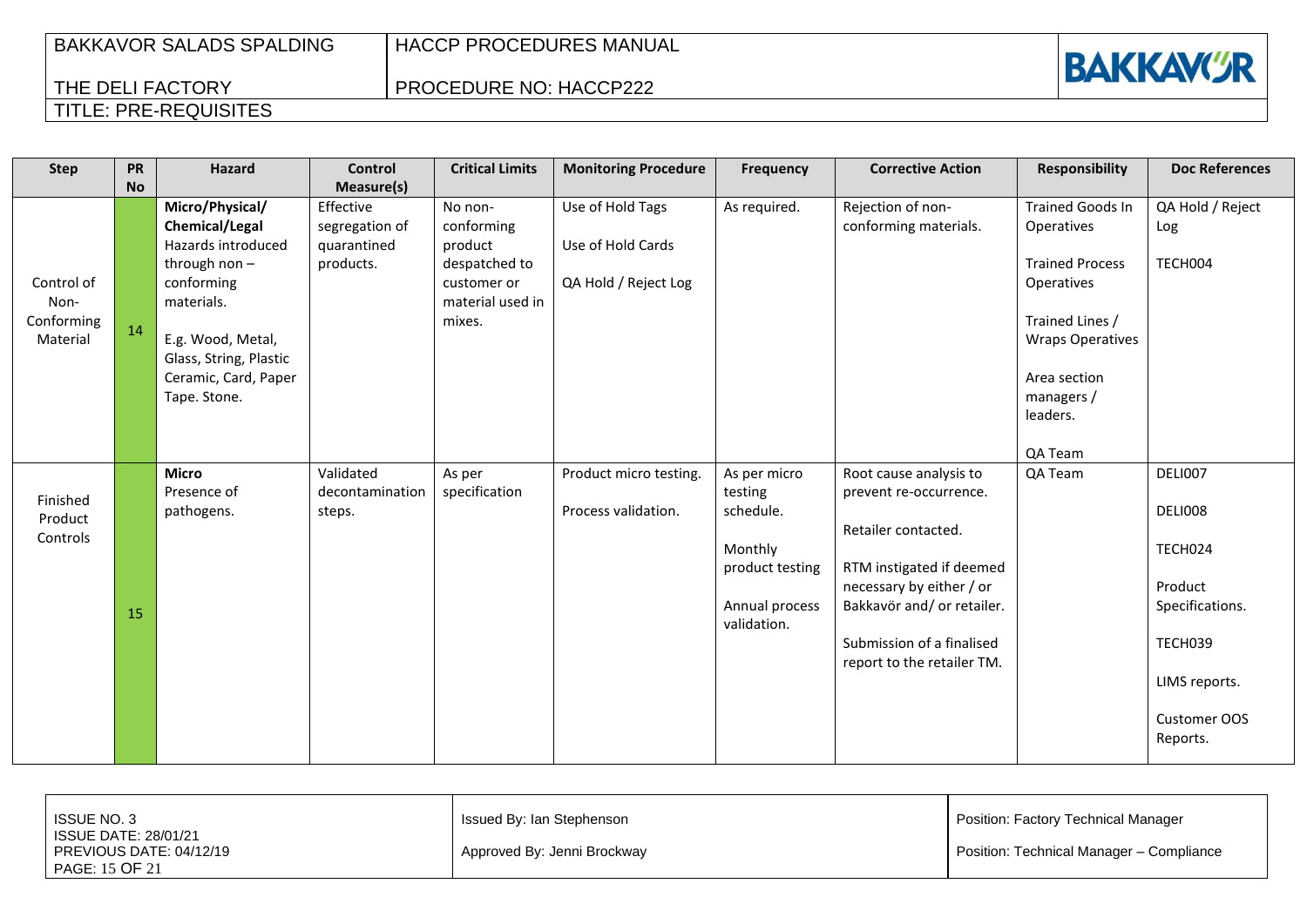HACCP PROCEDURES MANUAL

PROCEDURE NO: HACCP222



| <b>Step</b>                                            | <b>PR</b><br><b>No</b> | <b>Hazard</b>                                                                              | <b>Control</b><br>Measure(s)                                                        | <b>Critical Limits</b>                    | <b>Monitoring Procedure</b>                                                                                                                                                         | <b>Frequency</b>                                                                                                                                                                                                                    | <b>Corrective Action</b>                                                                       | <b>Responsibility</b>                                                                                                   | <b>Doc References</b>                                   |
|--------------------------------------------------------|------------------------|--------------------------------------------------------------------------------------------|-------------------------------------------------------------------------------------|-------------------------------------------|-------------------------------------------------------------------------------------------------------------------------------------------------------------------------------------|-------------------------------------------------------------------------------------------------------------------------------------------------------------------------------------------------------------------------------------|------------------------------------------------------------------------------------------------|-------------------------------------------------------------------------------------------------------------------------|---------------------------------------------------------|
| Finished<br>Product<br>Controls<br>(Weight<br>Control) | 15                     | Legal<br>Product not<br>conforming to<br>packaging<br>declarations to<br>underweight packs | Calibrated<br>check-weighers<br>Manual checks<br>carried out on<br>verified scales. | Declared pack<br>weight.                  | Recording of manual<br>weights.<br>Recording of scale<br>verification.<br>Recording of standard<br>deviation and check-<br>weigher settings.<br>Recorded T1<br>verification checks. | Continuous<br>check weighing.<br>Five manual<br>weights taken<br>at start and end<br>of run + every<br>30 mins in<br>between.<br>Standard<br>deviation<br>recorded at the<br>end of each run.<br>Verification of<br>manual scales - | Rejection of non-<br>conforming materials.<br>Root cause analysis to<br>prevent re-occurrence. | <b>Trained lines</b><br>operatives.<br>Trained wraps<br>operatives.<br>Wraps / Lines<br>Section<br>managers.<br>QA Team | Packing records/line<br>sheets.<br>PROD0014<br>PROD0013 |
| Finished<br>Product<br>Controls<br>(Gas<br>flushing)   | 15                     | Microbiological<br>spoilage due to<br>incorrect gas mixture                                | Nitrogen gas<br>flushing of pot<br>head space.                                      | Oxygen level at<br><8% (target<br>$<5%$ ) | Gas checks.<br>Seal checks<br>Gas analyser<br>verification.                                                                                                                         | twice daily.<br>5 gas checks at<br>start and end of<br>run + every 30<br>mins.<br>Seal checks at<br>start and end of<br>run.<br>Weekly gas<br>analyser<br>verification.                                                             | Rejection of non-<br>conforming materials.<br>Root cause analysis to<br>prevent re-occurrence. | <b>Trained lines</b><br>operatives.<br>Lines section<br>managers.<br>QA Team                                            | PROD005<br>DELI051<br>DELI051a<br>TECH0030a             |

| <b>ISSUE NO. 3</b>                                                | Issued By: Ian Stephenson   | Position: Factory Technical Manager      |
|-------------------------------------------------------------------|-----------------------------|------------------------------------------|
| ISSUE DATE: 28/01/21<br>PREVIOUS DATE: 04/12/19<br>PAGE: 16 OF 21 | Approved By: Jenni Brockway | Position: Technical Manager - Compliance |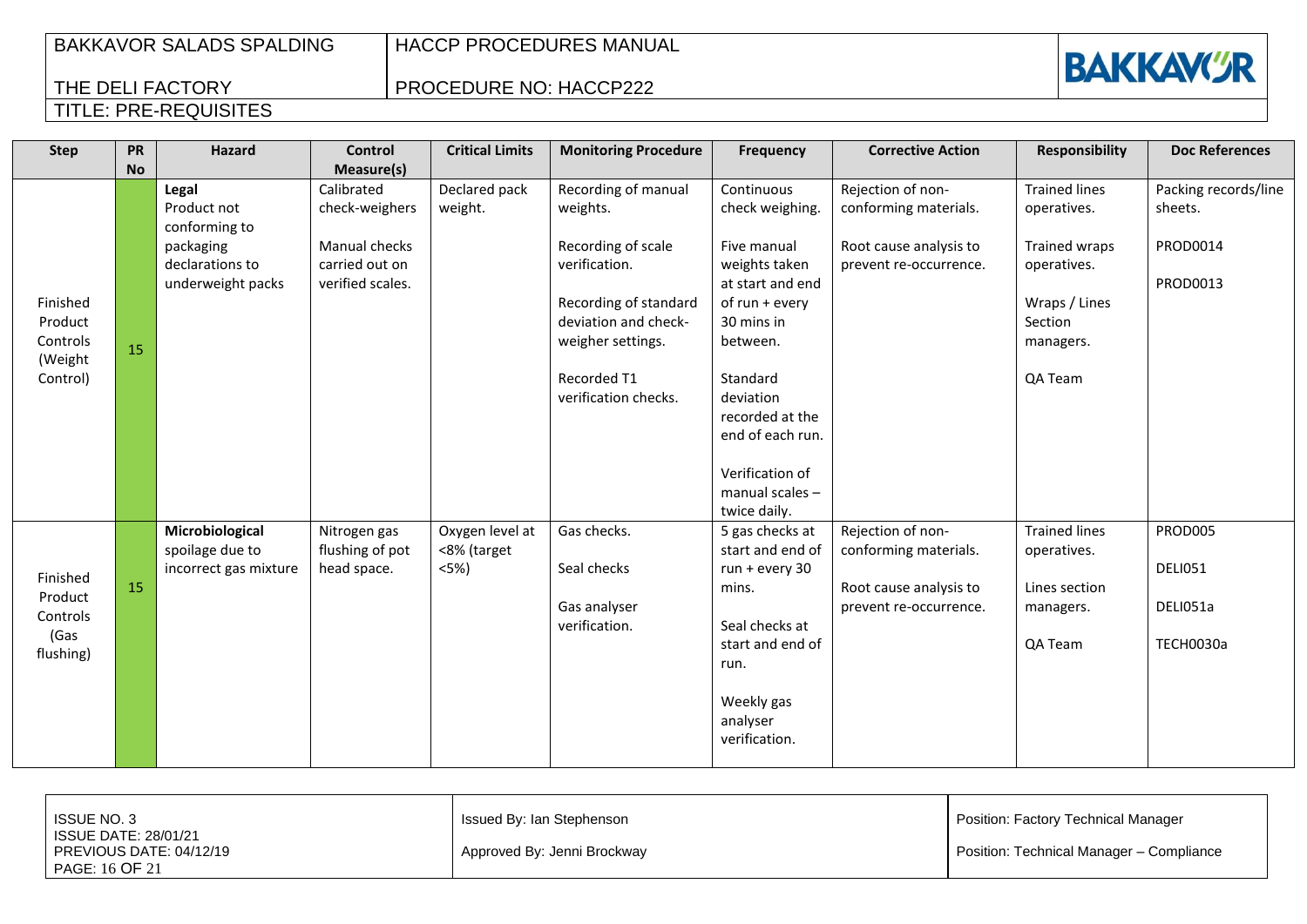PROCEDURE NO: HACCP222



| <b>Step</b>                                                | PR<br><b>No</b> | <b>Hazard</b>                                                                                                                                                            | Control<br>Measure(s)                           | <b>Critical Limits</b>                          | <b>Monitoring Procedure</b>                                                                                                                    | Frequency                                                                                                                                                                                                                                                       | <b>Corrective Action</b>                                                                                                      | <b>Responsibility</b>                                                        | <b>Doc</b><br><b>References</b>                                              |
|------------------------------------------------------------|-----------------|--------------------------------------------------------------------------------------------------------------------------------------------------------------------------|-------------------------------------------------|-------------------------------------------------|------------------------------------------------------------------------------------------------------------------------------------------------|-----------------------------------------------------------------------------------------------------------------------------------------------------------------------------------------------------------------------------------------------------------------|-------------------------------------------------------------------------------------------------------------------------------|------------------------------------------------------------------------------|------------------------------------------------------------------------------|
| Finished<br>Product<br>Controls<br>(Product<br>Sealing)    | 15              | Physical<br>Introduction of<br>foreign bodies into<br>the product post<br>packing.<br>E.g. Wood, Metal,<br>Glass, String, Plastic<br>Ceramic, Card, Paper<br>Tape, Stone | Intact product<br>seals.                        | Fully sealed<br>packs.                          | Seal integrity checks.<br><b>Online Product</b><br>Assessments.<br>QA Taste Panel<br>Records.                                                  | Seal checks at<br>start and end of<br>run and ten<br>seals every ten<br>mins.<br>Online product<br>$assessments -$<br>start of every<br>run.                                                                                                                    | Affected product placed<br>on hold.<br>Machinery fault rectified.<br>Disposal of non-<br>conforming packs                     | <b>Trained lines</b><br>operatives.<br>Lines section<br>managers.<br>QA Team | PROD005<br>DELI007<br>DELI008<br>TECH024                                     |
| Finished<br>Product<br>Controls<br>(Label<br>Verification) | 15              | Chemical<br>Products unsuitable<br>to substantiate<br>claims i.e. absence of<br>allergens, vegetarian.                                                                   | Correct label<br>applied to<br>correct product. | Correct label<br>applied to<br>correct product. | Autocoding system.<br>Manual verification<br>checks carried out<br>every fifteen minutes<br>in the event of<br>Autocoding being out<br>of use. | Continuous<br>barcode<br>verification.<br>Start, middle<br>and end of run<br>checks.<br>Thirty minute<br>timed checks<br>governed by the<br>Autocoding<br>system.<br>Fifteen minute<br>checks in place<br>in the event of<br>Autocoding<br>being out of<br>use. | Affected material placed<br>on hold.<br>Root cause of issue<br>established.<br>Re-labelling/rejection of<br>affected product. | <b>Trained lines</b><br>operatives.<br>Lines section<br>managers.<br>QA Team | PACK008<br>PACK008A<br>PACK008B<br>PACK010<br>PACK010A<br>PACK017<br>PACK015 |

| <b>ISSUE NO. 3</b>                                                | Issued By: Ian Stephenson   | Position: Factory Technical Manager      |
|-------------------------------------------------------------------|-----------------------------|------------------------------------------|
| ISSUE DATE: 28/01/21<br>PREVIOUS DATE: 04/12/19<br>PAGE: 17 OF 21 | Approved By: Jenni Brockway | Position: Technical Manager - Compliance |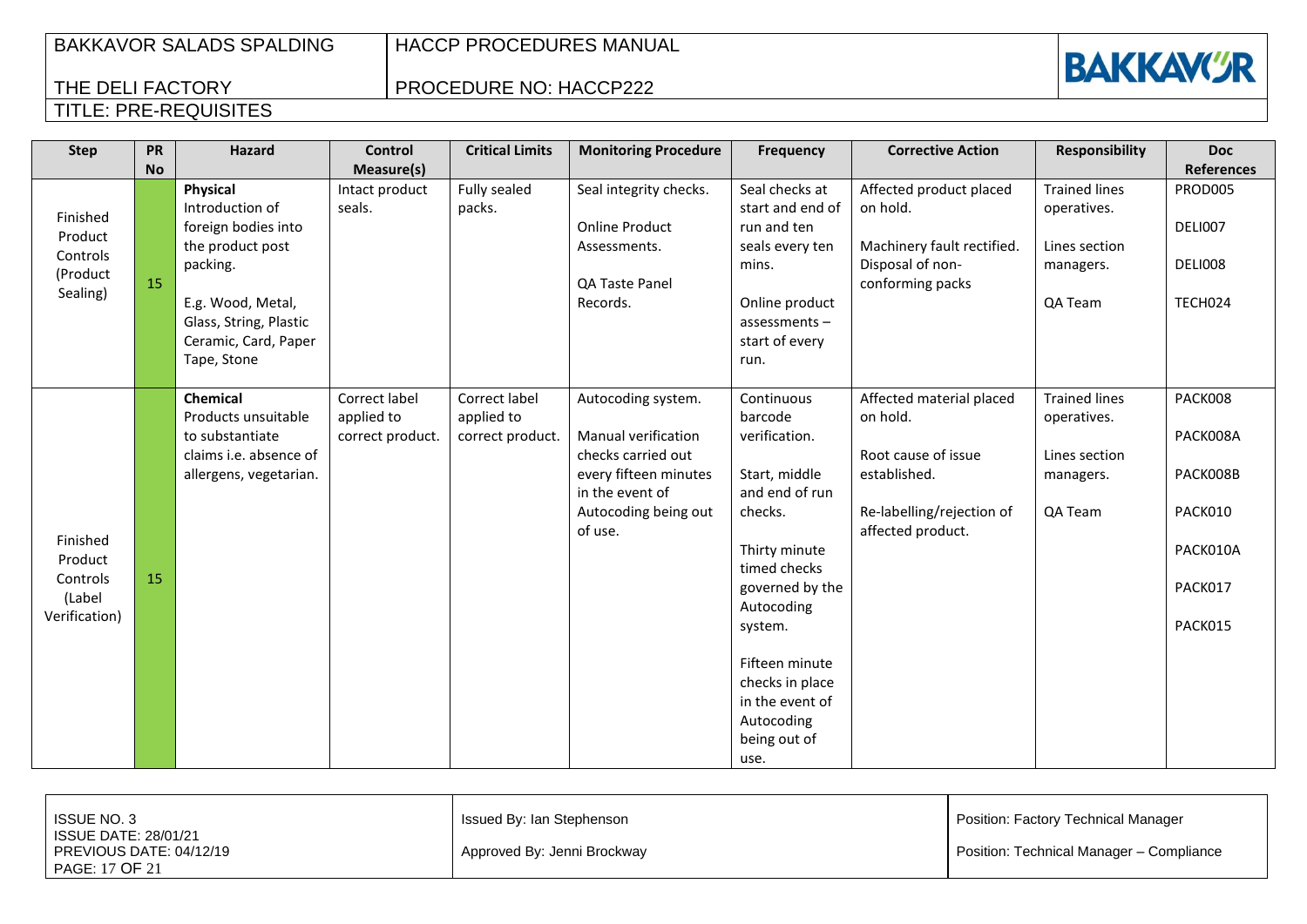HACCP PROCEDURES MANUAL

PROCEDURE NO: HACCP222



| <b>Step</b>         | PR<br><b>No</b> | <b>Hazard</b>                                                                                                                                                                                      | <b>Control</b><br>Measure(s)                                                                                           | <b>Critical Limits</b>                      | <b>Monitoring</b><br>Procedure                                                                                                   | Frequency                               | <b>Corrective Action</b>                                                                                                                                                                                | <b>Responsibility</b>                                                                                                                                         | <b>Doc</b><br><b>References</b>                                                                      |
|---------------------|-----------------|----------------------------------------------------------------------------------------------------------------------------------------------------------------------------------------------------|------------------------------------------------------------------------------------------------------------------------|---------------------------------------------|----------------------------------------------------------------------------------------------------------------------------------|-----------------------------------------|---------------------------------------------------------------------------------------------------------------------------------------------------------------------------------------------------------|---------------------------------------------------------------------------------------------------------------------------------------------------------------|------------------------------------------------------------------------------------------------------|
| Chemical<br>Control | 16              | Chemical<br>Non approved<br>chemicals used in<br>the factory.<br>Untrained staff<br>using chemicals.<br>Chemicals used at<br>incorrect titrations.<br>Potential for<br>malicious<br>contamination. | Chemicals only<br>purchased from<br>approved<br>suppliers.<br>Only trained staff<br>authorised to<br>handle chemicals. | Only approved<br>chemicals used on<br>site. | Approved chemical<br>list in place.<br>Approved chemical<br>supplier in place.<br><b>Chemical handlers</b><br>training in place. | Continuous.                             | Reject chemical delivery.<br>Re-lock chemical cages.<br>Adjust titration and re-<br>test.<br>Re-training of operatives.<br>Re-cleaning of equipment<br>whereby non approved<br>chemicals had been used. | <b>Trained hygiene</b><br>operators.<br>Hygiene<br>Manager.<br>QA Team                                                                                        | Approved<br>chemical<br>supplier list.<br>List of<br>approved<br>chemicals.<br>Titration<br>records. |
| Waste<br>Control    | 17              | Micro/Chemical/<br>Physical<br>Introduced<br>through incorrect<br>handling methods.<br>E.g. Wood, Metal,<br>Glass, String,<br>Plastic<br>Ceramic, Card,<br>Paper<br>Tape, Stone                    | Correct handling<br>methods to be<br>used when<br>handling waste.<br>Staff training.                                   | Absence of<br>contamination                 | <b>GMP Audits</b><br><b>Internal Audits</b><br>Management and<br>Supervision.                                                    | Daily / Weekly /<br>Monthly<br>Annually | Rejection of potentially<br>contaminated products/<br>materials.<br>Root cause analysis to<br>prevent re-occurrence.                                                                                    | <b>Trained Goods In</b><br>Operatives<br><b>Trained Process</b><br>Operatives<br><b>Trained Lines</b><br>Operatives<br>Area section<br>managers /<br>leaders. | GMP audits.<br>Internal<br>audit<br>reports.                                                         |

| <b>ISSUE NO. 3</b><br><b>ISSUE DATE: 28/01/21</b> | Issued By: Ian Stephenson   | Position: Factory Technical Manager      |
|---------------------------------------------------|-----------------------------|------------------------------------------|
| PREVIOUS DATE: 04/12/19<br>PAGE: 18 OF 21         | Approved By: Jenni Brockway | Position: Technical Manager - Compliance |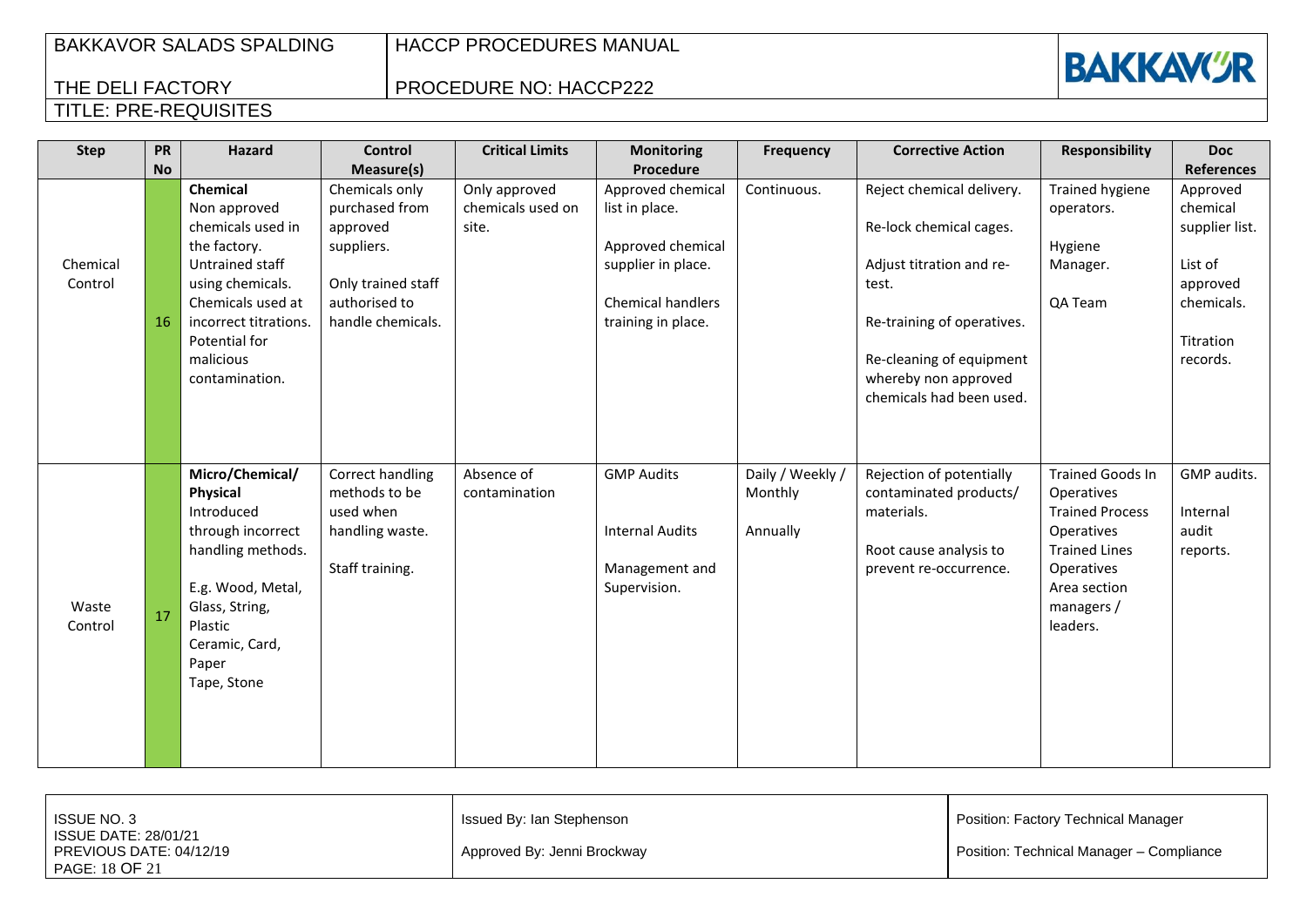HACCP PROCEDURES MANUAL

Approved By: Jenni Brockway

# **BAKKAVI''R**

Position: Technical Manager – Compliance

## THE DELI FACTORY TITLE: PRE-REQUISITES

ISSUE DATE: 28/01/21 PREVIOUS DATE: 04/12/19

PAGE: 19 OF 21

### PROCEDURE NO: HACCP222

| <b>Step</b>                                                                                     | PR<br><b>No</b> | <b>Hazard</b>                                                                  | <b>Control</b><br>Measure(s)                                                                                          | <b>Critical Limits</b>                                                                                                                                                              | <b>Monitoring</b><br>Procedure                                                                                                                              | Frequency                                                      | <b>Corrective Action</b>                                                                                                                |  | <b>Responsibility</b>                                                           | <b>Doc</b><br><b>References</b>                               |
|-------------------------------------------------------------------------------------------------|-----------------|--------------------------------------------------------------------------------|-----------------------------------------------------------------------------------------------------------------------|-------------------------------------------------------------------------------------------------------------------------------------------------------------------------------------|-------------------------------------------------------------------------------------------------------------------------------------------------------------|----------------------------------------------------------------|-----------------------------------------------------------------------------------------------------------------------------------------|--|---------------------------------------------------------------------------------|---------------------------------------------------------------|
| <b>High Care</b><br><b>Barrier</b><br>Controls<br>(Sprayloop)                                   | 18              | <b>Micro</b><br>Survival/growth of<br>pathogens on<br>material packaging.      | <b>Fully functional</b><br>sprayloop.                                                                                 | Minimum chemical<br>titration of 1%<br>100% coverage of<br>raw material<br>packaging.<br>Fifteen minute<br>residency time of<br>sanitiser prior to<br>opening bags in<br>high care. | Nozzle integrity<br>checks.<br>Sanitiser quantity /<br>level checks.<br>100% packaging<br>coverage<br>confirmation.<br>Santiser<br>concentration<br>checks. | Every two hours<br>whilst in<br>production.<br>Once per shift. | Affected materials placed<br>on hold in high care and<br>re-sanitised through a<br>fully functional spray<br>loop.<br>QA team notified. |  | QA Team<br>Goods In Section<br>Managers<br><b>Trained Process</b><br>Operators. | Hygiene<br>titration<br>record.<br>GDIN023<br><b>BSFP0018</b> |
| <b>High Care</b><br>Barrier<br>Controls<br>(Transfer Of<br>Packaging<br>Into High<br>Care)      | 18              | <b>Micro</b><br>Growth/survival of<br>pathogens on<br>packaging<br>containers. | Supplier<br>approval/Specs.<br>Double bagged<br>packaging.<br>HC staff to only<br>touch inner bag.<br>Staff training. | Absence of<br>contamination.                                                                                                                                                        | <b>GMP Audits</b><br>Area Supervision                                                                                                                       | Daily / Weekly/<br>Monthly.                                    | Rejection of affected<br>packaging.                                                                                                     |  | <b>Trained lines</b><br>operatives.<br>Lines section<br>managers.<br>QA Team    | <b>GMP Audits</b><br>PROD006                                  |
| <b>High Care</b><br>Barrier<br>Controls<br>(Rework of<br>finished<br>product Into<br>High Care) | 18              | Rework of Finished Product is not current practice                             |                                                                                                                       |                                                                                                                                                                                     |                                                                                                                                                             |                                                                |                                                                                                                                         |  |                                                                                 |                                                               |
| <b>ISSUE NO. 3</b>                                                                              |                 |                                                                                |                                                                                                                       | Issued By: Ian Stephenson                                                                                                                                                           |                                                                                                                                                             |                                                                |                                                                                                                                         |  | Position: Factory Technical Manager                                             |                                                               |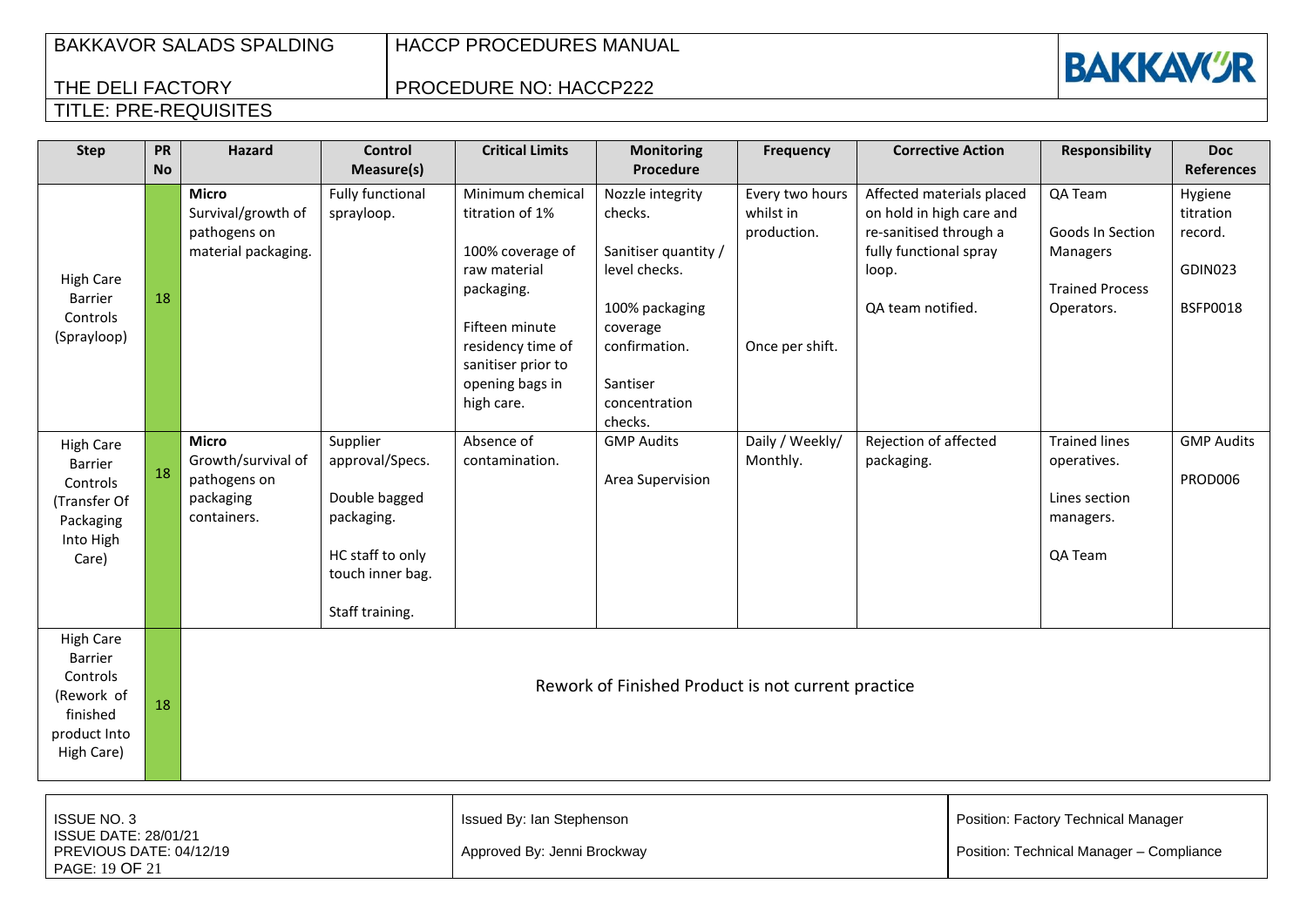**BAKKAVGR** 

## THE DELI FACTORY TITLE: PRE-REQUISITES

## PROCEDURE NO: HACCP222

| <b>Step</b>                                                                                                          | PR<br><b>No</b> | <b>Hazard</b>                                                                                                                    | <b>Control</b><br>Measure(s)                                                                                                                                    | <b>Critical Limits</b>                                 | <b>Monitoring</b><br><b>Procedure</b>                                         | <b>Frequency</b>             | <b>Corrective Action</b>                                                                                                          | <b>Responsibility</b>                                                                               | <b>Doc</b><br><b>References</b>                                                                  |
|----------------------------------------------------------------------------------------------------------------------|-----------------|----------------------------------------------------------------------------------------------------------------------------------|-----------------------------------------------------------------------------------------------------------------------------------------------------------------|--------------------------------------------------------|-------------------------------------------------------------------------------|------------------------------|-----------------------------------------------------------------------------------------------------------------------------------|-----------------------------------------------------------------------------------------------------|--------------------------------------------------------------------------------------------------|
| <b>High Care</b><br><b>Barrier</b><br>Controls (Pipe<br>work Transfer<br>Of Raw<br>Materials)                        |                 | Chemical/Legal<br>Residual chemical<br>left in pipe work<br>following deep<br>clean.<br>Incorrect raw<br>material being<br>used. | <b>Functional CIP</b><br>system including<br>adequate rinse<br>cycle.                                                                                           | Absence of<br>chemical residue.                        | Rinse water pH<br>testing.                                                    | Following each<br>CIP clean. | Re-cleaning of f affected<br>pipe work should the pH<br>reading not be within<br>spec following the rinse<br>water cycle.         | <b>Trained hygiene</b><br>operators.<br>Hygiene<br>Manager.<br>QA Team                              | CIP records.                                                                                     |
| <b>High Care</b><br><b>Barrier</b><br>Controls<br>(Drainage Of<br>Waste Water<br>From High<br>Care Into Low<br>Care) | 18              | <b>Micro</b><br>Backflow of water<br>from low care into<br>high care.                                                            | Drain flow - runs<br>from high care<br>into low risk.                                                                                                           | Absence of back<br>flow from low care<br>to high care. | All drains within<br>the Delicatessen<br>are sloped from<br>high to low care. | Continuous.                  | Rejection of<br>contaminated materials.<br>Blocked drain to be<br>cleared.<br>Deep clean to be<br>conducted on affected<br>areas. | QA Team<br><b>Hygiene Manager</b><br>Engineering<br>Manager.                                        | BSFP0012-<br>Unblocking<br>of factory<br>drains.<br>Drain<br>schematic<br>diagram<br>(engineers) |
| <b>High Care</b><br><b>Barrier</b><br>Controls<br>(Transfer Of<br>Equipment<br>From Low<br>Care Into High<br>Care)   |                 | <b>Micro</b><br>The transfer of<br>micro-organisms<br>from low care into<br>high care from low<br>care<br>contamination.         | Equipment only<br>transferred from<br>low to high care<br>during the<br>hygiene window.<br>All items cleaned<br>and sanitised prior<br>to use in<br>production. | Adherence to<br>cleaning<br>procedure.                 | Staff training.<br>Cleaning<br>instruction cards.                             | As required.                 | Rejection of<br>contaminated materials.<br>Re-cleaning of equipment.                                                              | <b>Hygiene Manager</b><br><b>Hygiene Section</b><br>Leaders<br><b>Trained hygiene</b><br>operators. | BSEP0004-<br>Orange Tag<br>procedure.                                                            |

| ISSUE NO. 3<br>ISSUE DATE: 28/01/21<br>PREVIOUS DATE: 04/12/19 | Issued By: Ian Stephenson<br>Approved By: Jenni Brockway | Position: Factory Technical Manager<br>Position: Technical Manager - Compliance |
|----------------------------------------------------------------|----------------------------------------------------------|---------------------------------------------------------------------------------|
| PAGE: 20 OF 21                                                 |                                                          |                                                                                 |